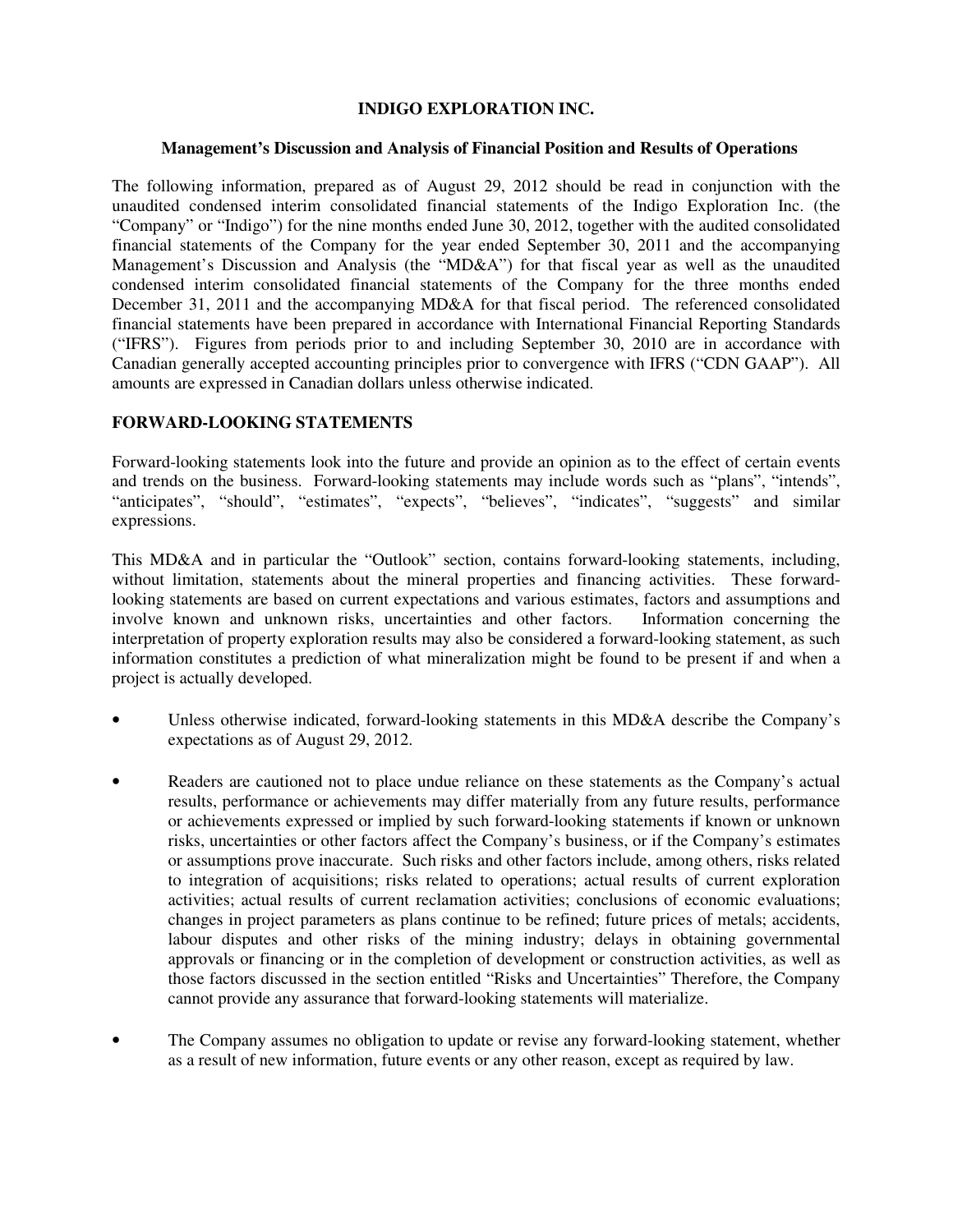For a description of material factors that could cause the Company's actual results to differ materially from the forward-looking statements in this MD&A, please see "Risks and Uncertainties".

### **GENERAL OVERVIEW**

The Company was incorporated on February 29, 2008 under the Business Corporations Act of British Columbia. The Company became a reporting issuer on November 20, 2009, closed its Initial Public Offering ("IPO") on December 29, 2009 and commenced trading on the TSX Venture Exchange ("TSXV") on December 31, 2009, under the trading symbol "IXI."

The Company is a junior natural resource company engaged in the acquisition, exploration and development of natural resource properties. The Company is yet to receive any revenue from its mineral exploration operations. Accordingly the Company has no operating income or cash flows. As a result, the Company has relied almost exclusively upon equity financing activities, which is not expected to significantly change in the immediate future.

The Company's focus is in gold exploration in the Republic of Burkina Faso, West Africa. In May 2010, the Company entered into an option agreement to acquire a 100% interest, subject to a 1.5% net smelter return ("NSR") royalty, in the Moule Gold permit, in western Burkina Faso. In June 2010, the Company completed the acquisition of Sanu Resources Burkina Faso S.A.R.L. ("Sanu Burkina"), as a means of acquiring Sanu Burkina's four gold mineral exploration permits in Burkina Faso.

The Company reported on November 3, 2011 that it had granted a total of 1,205,000 stock options to directors, officers, and consultants of the Company. The options, which are subject to the terms and conditions of the Company's stock option plan, were exercisable prior to November 3, 2016, at an exercise price of \$0.20 per share. Subsequently, 400,000 of these stock options were cancelled voluntarily and an additional 140,000 of these stock options were forfeited. The remaining 665,000 stock options were re-priced to an exercise price of \$0.30 per share.

In December 2011, the Company announced changes to the board and management. Keir Reynolds was appointed to the board of directors and Lorne Warner to the Advisory Board effective December 6, 2011. The Company also reported that Arden (Buck) Morrow had resigned from the board effective December 7, 2011. On December 13, 2011, R. Tim Henneberry resigned as President, CEO, and Director of the board and Paul Cowley and Keir Reynolds were appointed as interim CEO and interim President, respectively. A search committee formed by the board is continuing to work to select a new President and CEO.

On January 30, 2012, the Company announced that it had received a renewed and revised Kodyel permit. This renewed permit excludes a 5 kilometre wide strip adjacent to the Niger border. The terms of the renewed permit provide the Company with a right of first refusal to add the excluded area to the area covered by the renewed permit, once the World Court has finalized the border location. A reverse circulation drill program, which commenced in December 2011 on the Lati permit, was completed in mid February. Results of the Lati drill program were reported in news releases dated March 15, 2012 and April 18, 2012 (see Mineral Properties).

The Company's Annual General Meeting of Shareholders was held on June 20, 2012.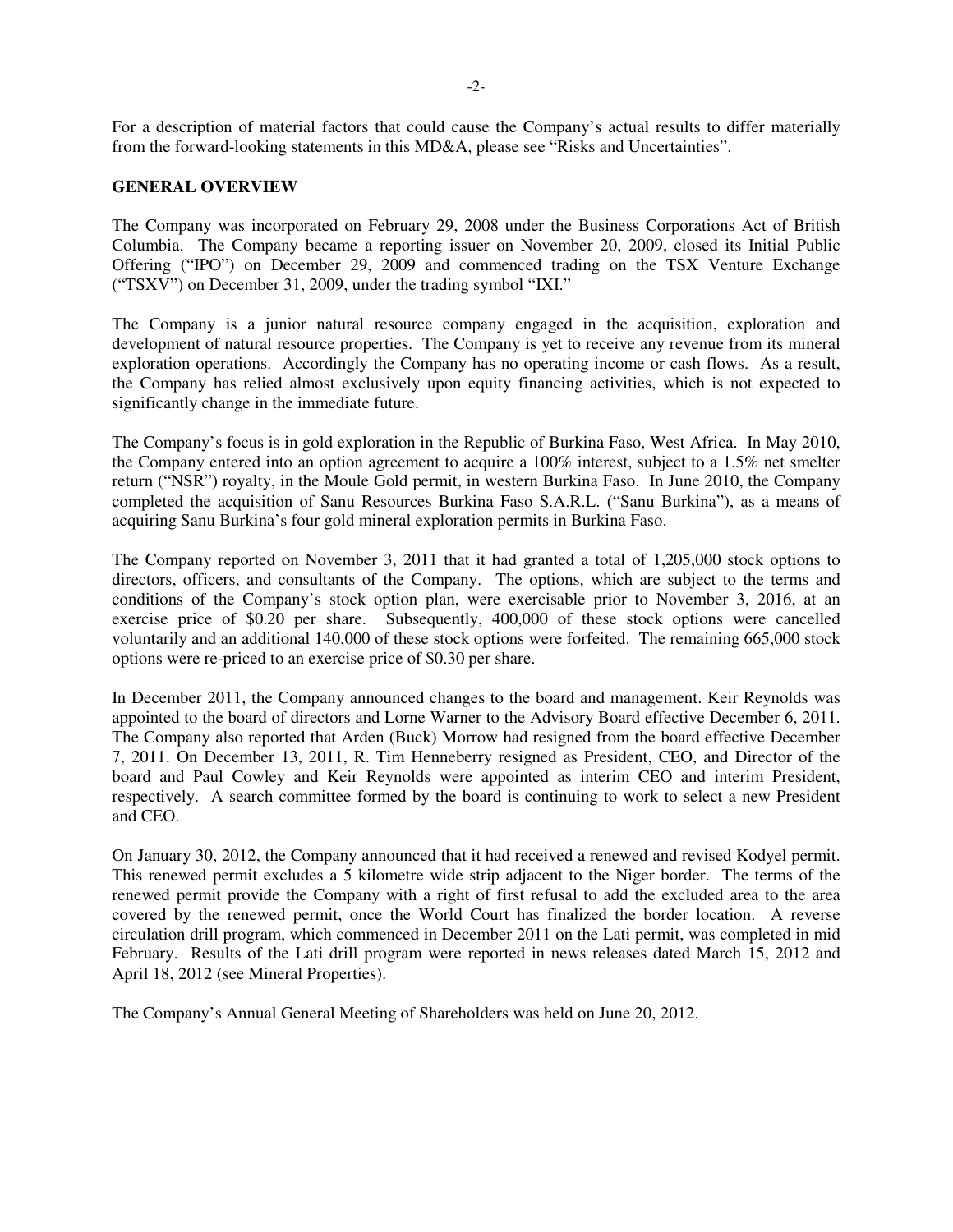On August 15, 2012, the Company announced that it had entered into an option agreement to acquire a 100% interest in the Bada Permit. The 244 square kilometre Bada Permit lies 8 kilometres southwest of Roxgold's Solna Project in the Sebba Greenstone Belt, northeast Burkina Faso. The terms of the deal are for cash payments totaling US\$92,000 over 3 years.

## **MINERAL PROPERTIES**

Paul Cowley, P.Geo, director and interim CEO of Indigo, is the Qualified Person as defined in National Instrument 43-101, responsible for the review of technical information disseminated to the public by the Company, including any technical information in this MD&A.

### **Burkina Faso**

During 2010, the Company completed two transactions with respect to mineral prospects located in the Republic of Burkina Faso, West Africa. These transactions resulted in the Company's acquisition of a package of five gold properties comprising four gold projects. West Africa is underlain by the Birimian Greenstone Belt, one of the most prolific gold producing areas in the world. A number of the world's major gold companies are active in West Africa, several with producing mines, including: IAMGOLD Corporation, AngloGold Ashanti Limited, Randgold Resources Limited, Gold Fields Limited and Newmont Mining Corporation. Burkina Faso is considered to be relatively stable, both politically and economically, and relies primarily on farming and mining as it main sources of revenue.

Pursuant to the Mining Code of Burkina Faso, an exploration permit holder is required to incur 270,000 West African CFA Francs (\$531) of exploration expenditures per square kilometre per year in order to maintain its permits in good standing. If such expenditures are not incurred, the Government of Burkina Faso may, at its discretion, cancel the permits after giving the permit holder sixty days notice to remedy any deficiency. At June 30, 2012, the Company had not incurred sufficient expenditures on its Loto and Tordo permits to comply with the Mining Code of Burkina Faso. However, the Government of Burkina Faso has renewed the Loto permit and has not issued the Company any notice of non-compliance. The Company is in the process of renewing the Lati and Tordo permits. Sufficient expenditures have been incurred on the Kodyel, Moule, and Lati permits. The Company believes its Burkina Faso permits are in good standing.

### *Kodyel Exploration Permit*

The 100% owned, 238 square kilometres Kodyel permit lies close to the Niger border approximately 300km east of Ouagadougou. Access is by paved road as far as Fada N'gourma about 200 km east of Ouagadougou and thence by laterite roads. The Kodyel permit covers an extension of the Fada N'Gourma greenstone belt that extends into Niger. The Kodyel permit is traversed by a regional northeast-trending fault that stretches from Ghana to Niger and separates the mafic and felsic volcanics and metasedimentary rocks of the Fada belt from the migmatites and granites to the northwest. There are several active artisanal workings within the permit, including: Hantekoura (CFA), Kodyel 1 and Tangounga. The extensive Songonduari artisanal workings lie in the continuation of the trend into Niger.

The Hantekoura orpaillage consists of a series of pits and cuts oriented at 060° over 550 metres strike length. Mineralization consists of quartz veins,  $5 - 25$  centimetres thick, hosted in intermediate tuffs near the granite contact. The Kodyel 1 site consists of a large cut 70 metres long and up to 40 metres wide, exploiting strongly kaolinitized and sheared rocks hosting white and rose quartz veins in a zone striking to the northeast and dipping to the northwest and southeast. Tangounga hosts multiple massive quartz veins each 1-10 metres wide outcropping over more than 400 metres strikelength. Local miners have been working to a depth of over 35 metres. Songonduari is located just inside the Niger border and was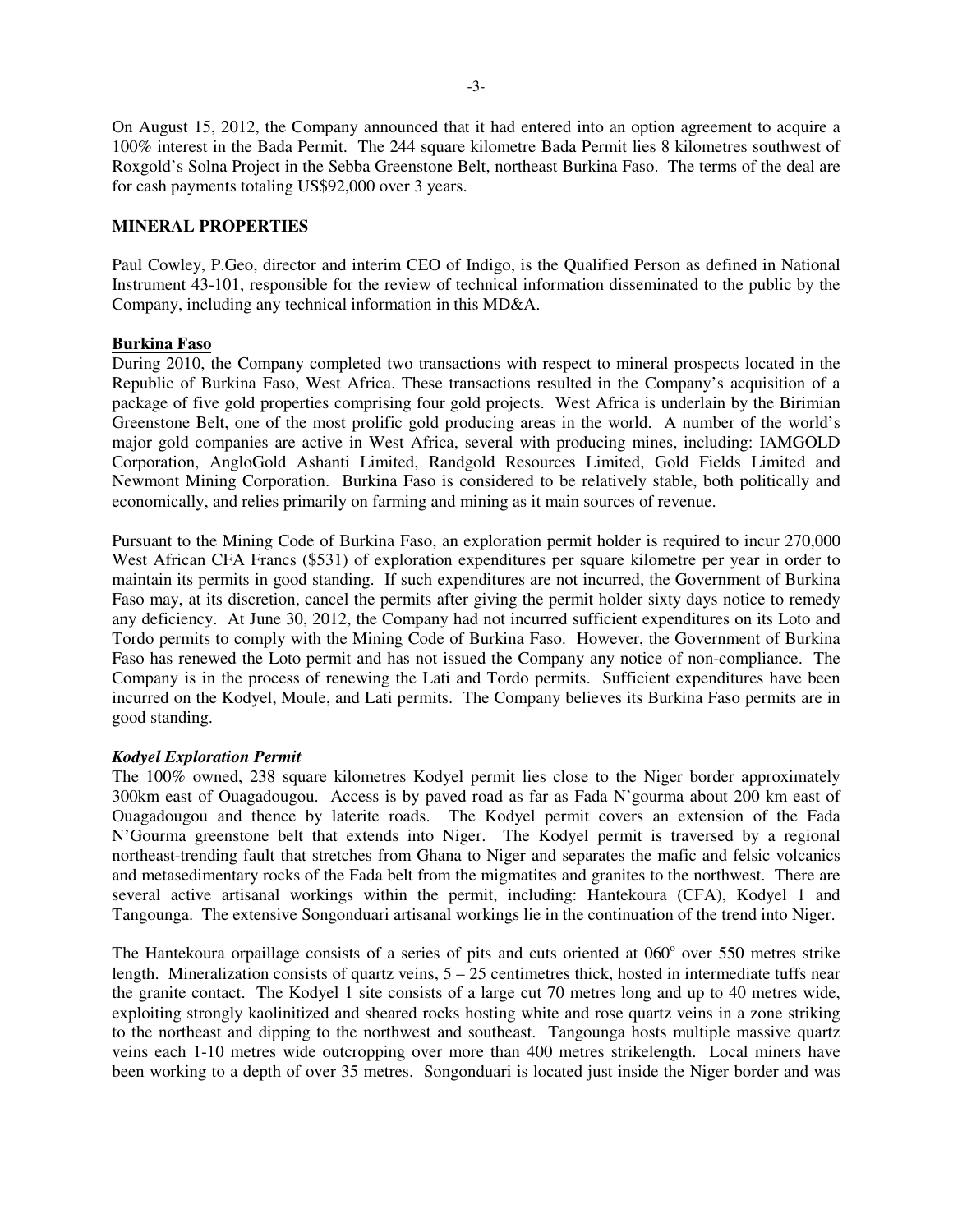the site of a recent gold rush involving up to 10,000 artisanal miners. Highlights of grab samples of quartz from artisanal gold mining sites on Kodyel on veining, and alteration, within intermediate tuffs and highly altered, sheared and kaolinized felsic volcanics include 7 gpt Au and 9 gpt Au. A large part of the permit including the major Tangounga artisanal mining site remains unexplored.

The permit was held from 1995-1997 by SEMAFO, who drilled over 493 RAB, 26 RC and 12 DD holes into the CFA prospect and outlined a small resource. The best intersection from a RAB hole was Hole 196 with 43m of 4.3 gpt Au.

Until recently, the Company had been unable to access the Kodyel permit due to a border dispute between Burkina Faso and Niger. The temporary suspension on the Kodyel permit has been lifted and the Company has commenced exploration on the renewed Kodyel permit. The renewed permit has been reduced to exclude a 5 kilometre area adjacent to the Niger border. The permit retains a right of first refusal to include this excluded area once the World Court has finalized the border location.

In the spring of 2012, the Company completed a 48 square kilometres soil grid over the 15 kilometre stretch of favourable geology and artisanal workings between the Tangounga pit and the CFA Zone drilled by Semafo in 1997. Results have been received for 65% of the grid. Multiple gold soil anomalies were identified. The most significant anomaly measures 1.5 kilometres long by 1 kilometre wide and corresponds with an interpreted structural dilation zone related to a regional right lateral fault. During the soil sampling program, geologists also mapped numerous artisanal workings and zones of substantial quartz float strung along a 15 kilometre stretch overlying the interpreted regional right lateral fault. The soil anomalies to date constitute new drill targets and confirm the sizeable potential of our flagship project. Approximately 35% of the soil results for this grid are pending, corresponding to an area 3 kilometre long series of substantial artisanal workings.

### *Moule Option*

On May 5, 2010, the Company entered into an option agreement to acquire a 100% interest, subject to a 1.5% net smelter return ("NSR") royalty, in the Moule Gold Permit, in western Burkina Faso, in consideration for cash payments totalling US\$410,000 over a three year period. The Company has the right to purchase the entire 1.5% NSR royalty for US\$1,800,000. The Company made the initial cash payment of US\$50,000 upon signing of the agreement and the second cash payment of US\$60,000 on the first anniversary of the agreement. The Company entered into an amendment agreement with the owner to stage the May 5, 2012 payment of US\$100,000 over eight months for a fee of US\$5,000 (paid). The payments are due May 31, 2012 (US\$35,000) (paid), August 31, 2012 (US\$35,000) and November 30, 2012 (US\$30,000).

The Moule Gold Permit covers 249 square kilometres of prospective Birimian greenstone geology. Exploration prior to acquisition by Indigo consisted of property wide mapping, soil geochemistry, quartz veining and quartz float sampling and ground geophysics. These surveys located a number of gold targets, including: Zelingpe 1, Zelingpe 2, Vein 2 and Vein 3.

The Company completed detailed soil geochemistry grids and grid quartz float sampling to firm up drill targets for its initial drill program. The Company completed initial RC drill programs on Zelingpe 1, Zelingpe 2 and Vein 3; and followed up with a diamond drill program at Vein 2 and Vein 3. These were the first drill programs ever completed at Moule.

The initial RC program met with good success on Vein 3 and Zelingpe 1.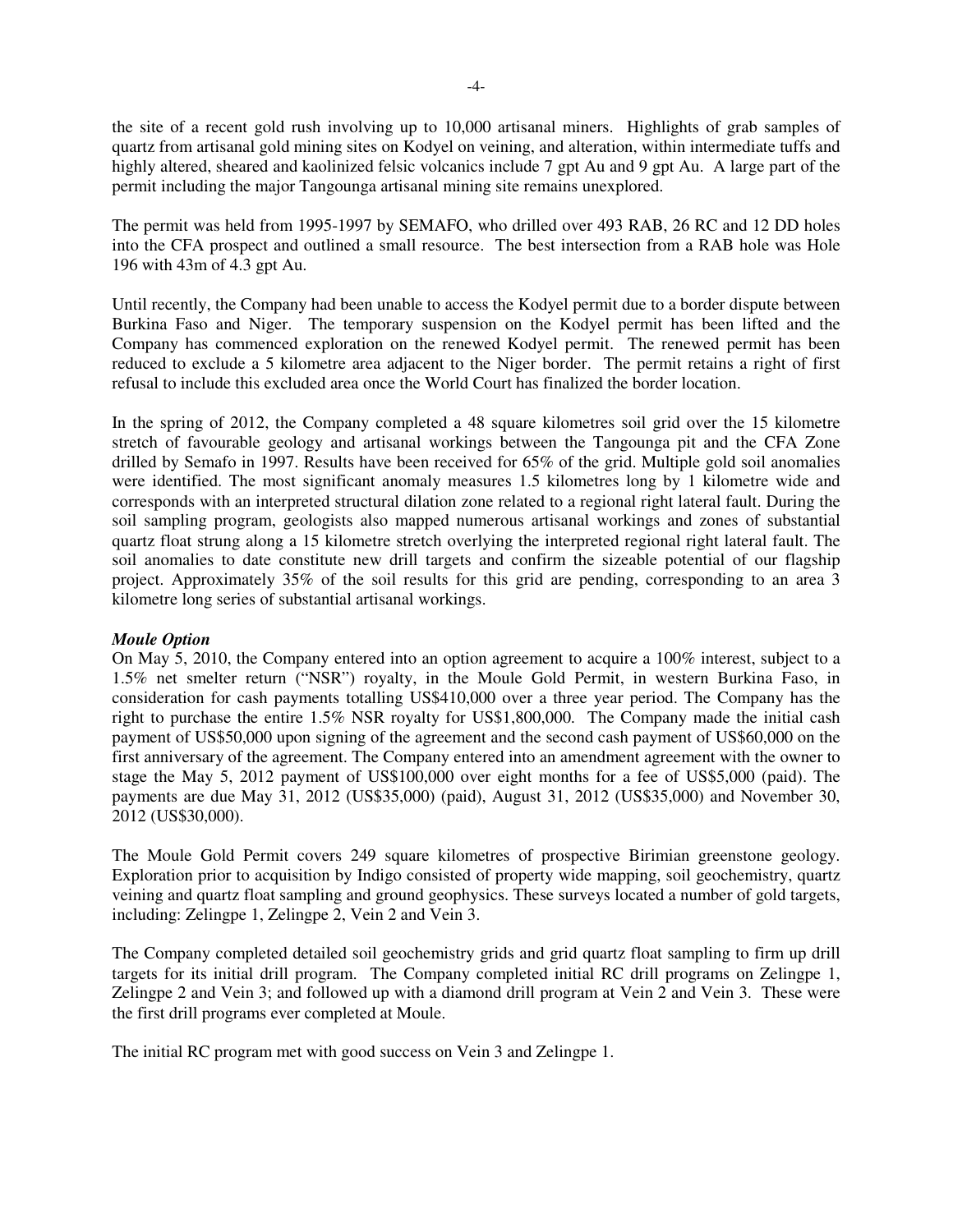The 1.0 kilometre long by 120 metre wide Zelingpe 1 anomaly is covered by a resistant laterite plateau. The IP Survey penetrated the hardcap plateau and identified a strong coincident IP chargeability high and resistivity low, a geophysical signature suggestive of disseminated sulfide and quartz veins. The edges of the laterite plateau have eroded near the fringes of the anomaly, casting anomalous gold values into soils to the east, west and south. A large area of eluvial workings and artisanal pits is located immediately west and on the southwest fringe of the Zelingpe 1 anomaly. There are also soil values to the east and south of the plateau edge with anomalous values from 40 ppb to 1,865 ppb Au (1.865 gpt).

Three RC drill transects were completed at Zelingpe 1 spaced 200 metres apart. Each transect consisted of three holes. A new mineralized gold system was identified at Zelingpe 1, traceable for 500 metres and open in both directions. Drill intercept highlights include: 1.12 gpt Au over 28 metres; 0.47 gpt Au over 11 metres; 0.24 gpt Au over 30 metres; 0.24 gpt Au over 32 metres; 0.20 gpt Au over 35 metres and 4.53 gpt Au over 5 metres.

The Vein 3 target lies approximately 4.7 kilometres to the west of Zelingpe 1. It is a shear-hosted quartz vein zone that has been traced in excess of 2000 metres by detailed soil geochemistry grid and ground IP. At that time, five hundred artisanal miners were working a 400 metre long portion of this vein. Grab sampling from the piles of the artisanal activity returned a high of 16.5 gpt Au, with 21 of the 42 samples taken returning values in excess of 1 gpt Au.

Three RC drill transects were completed at Vein 3, spaced 120 metres apart. Transects consisted of 2 holes scissoring the vein. Gold mineralization was intersected in four of the 6 holes, including both holes on section 10 and on section 11. Vein 3 is traceable by this drilling for over 200 metres along strike and is open in both directions. The drill sections and plan suggest the two holes on section 12 were collared too far east, missing the target. Highlights from Vein 3 drilling include: 29.67 gpt Au over 7 metres and 10.86 gpt Au over 3 metres. The widths and grades reported are drill intercept widths and may not represent the true width of mineralization.

Eleven diamond drill holes totaling 1,641 metres followed up on the initial RC holes at Vein 3, testing the zone along strike and to a depth of 200 metres. A few of the holes also tested IP and soil geochemistry anomalies. The drilling found that Vein 3 shows lateral continuity for 350 metres and is open northward. Drilling intersected 11.02 gpt Au across 1.77 metres, approximately 40 metres below the previously reported drill intersection of 29.67 gpt Au across 7 metres, confirming continuity to depth. Drilling intersected 6.16 gpt Au across 3.10 metres at the southern end of Vein 3, approximately 1,400 metres south of the 1.77 metre intercept of 11.02 gpt Au.

Three diamond drill holes totaling 432.7 metres tested Vein 2 soil geochemistry and IP anomalies over an initial 200 metre strike length. Drilling intersected 0.47 gpt Au across 13.07 metres, including 1.12 gpt Au across 3.25 metres in one of the three holes completed on Vein 2.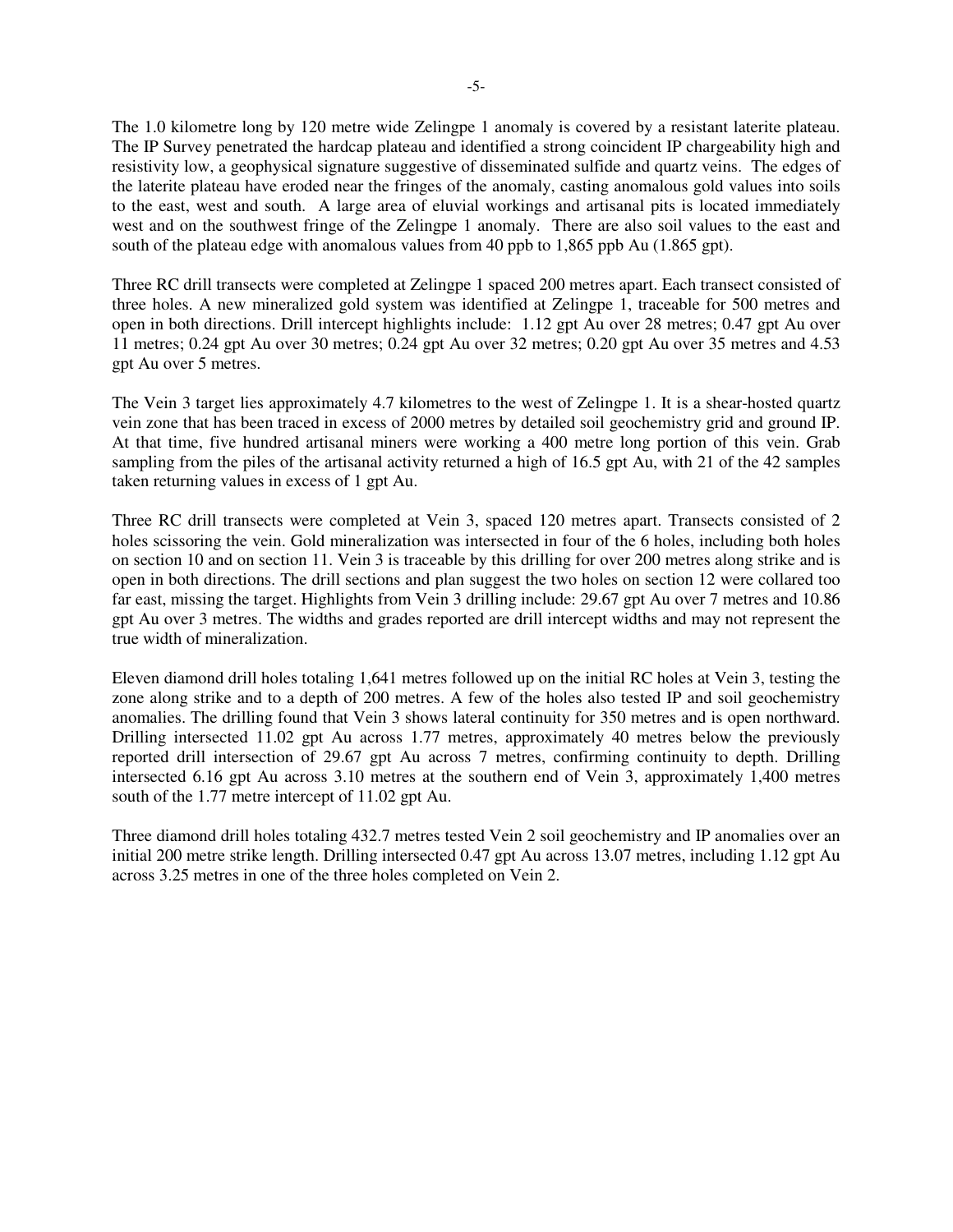| Target | Hole No.  | From (m) | To(m)  | Length (m) | gpt Au |
|--------|-----------|----------|--------|------------|--------|
| Vein 3 | MODD-01   | 59.74    | 62.58  | 2.84       | 1.78   |
|        | and       | 83.30    | 87.56  | 4.26       | 0.65   |
| Vein 3 | MODD-02   | 129.64   | 131.41 | 1.77       | 11.02  |
|        | and       | 142.46   | 145.47 | 3.01       | 1.25   |
| Vein 3 | MODD-03   | 151.37   | 151.84 | 0.47       | 1.08   |
| Vein 3 | MODD-04   | 119.65   | 121.27 | 1.62       | 1.34   |
| Vein 3 | MODD-07   | 102.81   | 104.20 | 1.39       | 0.54   |
| Vein 3 | MODD-08A  | 43.02    | 44.20  | 1.18       | 0.27   |
| Vein 3 | MODD-09   | 88.84    | 89.88  | 1.04       | 2.26   |
| Vein 2 | $MODD-10$ | 75.50    | 78.60  | 3.10       | 6.16   |
| Vein 2 | MODD-11   | 74.25    | 75.20  | 0.95       | 1.43   |
|        | and       | 87.35    | 94.20  | 7.85       | 0.27   |
| Vein 2 | MODD-12   | 90.33    | 93.55  | 3.22       | 1.35   |
|        | and       | 108.84   | 110.54 | 1.70       | 0.73   |
| Vein 2 | MODD-13   | 14.50    | 27.57  | 13.07      | 0.47   |
|        | including | 21.60    | 24.85  | 3.25       | 1.12   |
|        | and       | 36.15    | 37.77  | 1.62       | 0.80   |
|        | and       | 96.50    | 98.08  | 1.58       | 0.53   |
|        | and       | 146.00   | 148.00 | 2.00       | 0.44   |

Table 1. Moule July 2011 Diamond Drilling Highlights

Drill plans and selected sections from the Moule diamond drill program can be found on the Company's website at www.indigoexploration.com.

The Company has received the reinterpreted airborne geophysics from Moule. The radiometric airborne survey completed over the Moule/Loto project has identified a major new anomaly that is 9 kilometres long by 500 to 1500 metres wide and is suggestive of strong hydrothermal alteration. Indigo crews have completed a 19 square kilometre soil grid on the Moule and Loto Permits that covered the large Radiometric target identified from the 2011 airborne geophysical survey. The soil grid has produced two kilometre-scale gold anomalies generating new drill targets. One anomaly is 2.2 kilometres long by up to 350 metres wide and corresponds to an interpreted magnetic intrusion. This anomaly trends towards the V-3 target on Moule where the Company intercepted 7 metres of 29.67 g/t Au in 2011 drilling, approximately 5.5 kilometres to the north of the soil anomaly. The second soil anomaly measures 1.5 kilometres long by up to 350 metres wide and corresponds to an area where limited prospecting of quartz float has returned four grab samples that ranged between 4.5 g/t Au and 21.9 g/t Au.

# *Lati Exploration Permit*

The 100% owned, 246 square kilometre Lati Permit covers a major north-south shear zone in the Boromo greenstone belt. Lati is the site of expanding artisanal activity with at least three known active artisanal mining areas over the 8 kilometre long Prospect 1. The Lati permit is about 150 km by road west of Ouagadougou. Lati was previously explored by the United Nations Development Program ("UNDP")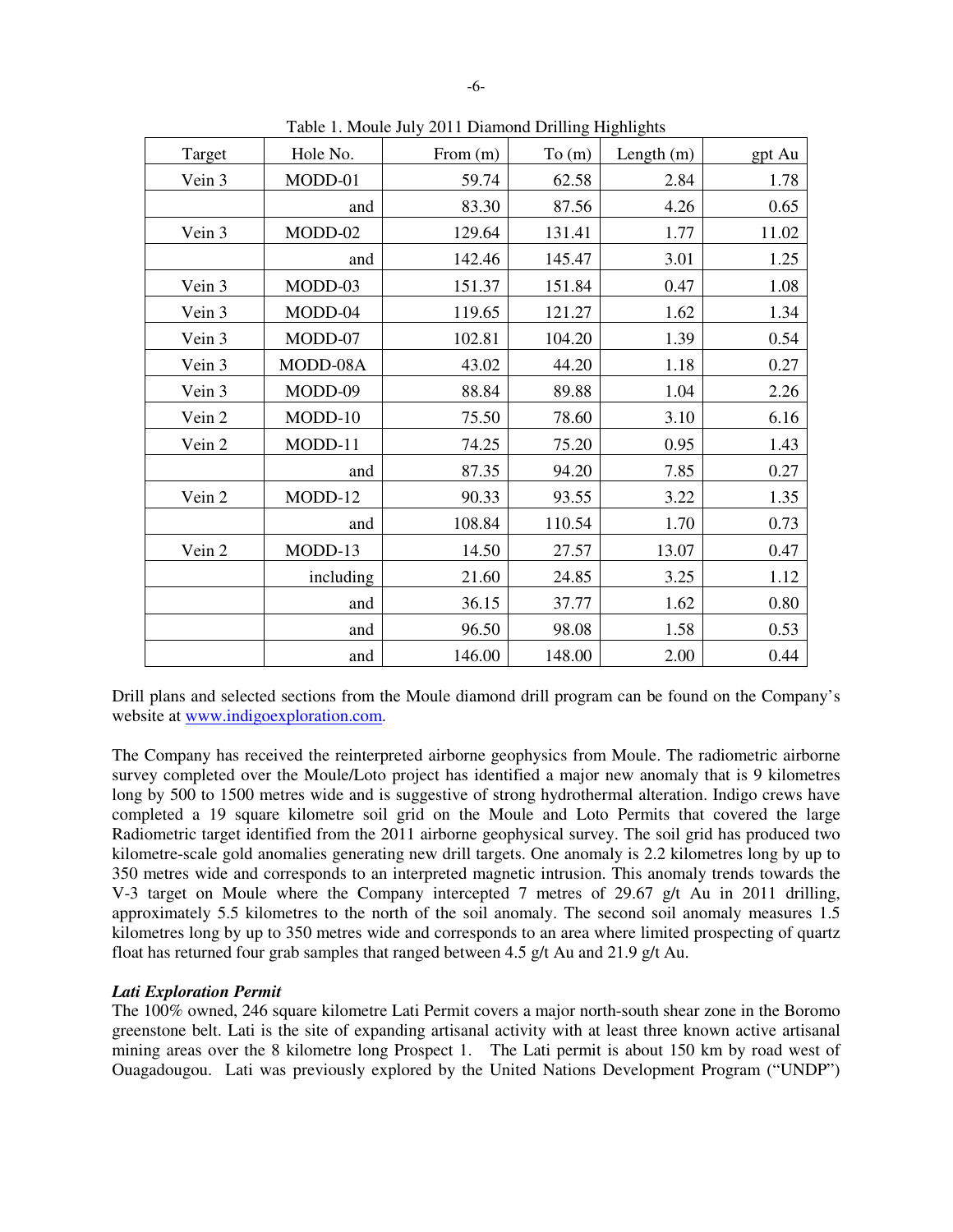and the Burkina Faso Office of Mines and Geology ("BUMIGEB") for volcanic-hosted massive sulfides ("VHMS") similar to the Perkoa zinc deposit, as well as by Carlin Resources and Incanore Resources for gold.

Prior exploration included airborne geophysics, soil geochemistry, trenching, and drilling. Several anomalous areas that were not previously followed up include a gold-in-soil anomaly (1000m by 200m) in the northern part of the permit in which three samples yielded over 1 gpt Au with a peak value of 6.5 gpt Au; a UNDP prospect that reported 12m of 2.45 gpt Au in a diamond drill hole; and the Kwademen artisanal mining area where reported gold mineralization over an area of 1250m x 250m with isolated values up to 65 gpt Au occurs in quartz veins and veinlets in a sheared granites and felsic volcanics.

Prospect 1 of the Lati permit is the site of rapidly expanding artisanal workings on the northern part of the permit. The previously known site has recently expanded from 500 metres by 50 - 200 metres to 1200 metres by 50 - 500 metres by May 2011. A second new active artisanal site spans an area 500 metres long by 100 to 200 metres wide and lies 2.5 kilometres to the northwest of the previously known artisanal site. A third site, lying between the two known sites, was discovered during the soil sampling program. It has yet to be examined in detail. Artisanal miners are working over and extracting particulate gold from the top one to three metres of surface material over the majority of these sites. These sites lie along the sheared contacts of a north-northeast trending 1500 metre wide band of bimodal volcanics surrounded by felsic intrusives. Mineralized quartz veins are common through this area, ranging from thin stockworks to metre-scale structures associated with regional scale shearing and fracturing mainly in mafic volcanic rocks. Indigo grab sampling within the expanding artisanal site has returned values up to 11 gpt Au.

The 2011 soil survey was successful in identifying two substantial gold-in-soil anomalies – one 4.75km long by 100-750 metres wide and the second 1.5km long by 250-350 metres wide. These anomalies coincide with portions of the two previously reported artisanal sites. Rock quartz float sampling, also within the grid, returned values ranging from background to 12.65 ppm Au (12.65 gpt). The Company commenced a 5,000 metre reverse circulation drill program in December 2011 to test the soil anomalies and artisanal sites. The drilling was completed in mid February 2012 with 50 RC holes totaling 6,500 metres. The entire drill program was a first pass prospecting effort, with 12 broad spaced drill transects (200m -1km apart) exploring a collective 7 kilometre long anomalous strikelength. The drilling targeted two large gold soil anomalies described in the Company's news release dated September 8, 2011, with associated extensive artisanal workings. The cumulative surface area of artisanal workings on Lati increased from  $0.58 \text{ km}^2$  to  $2.0 \text{ km}^2$  between May of  $2011$  and February of  $2012$ .

The highlights of the drill results reported below pertain to four drill transects testing the southernmost 1.5 kilometre portion of the 7 kilometre long anomalous strikelength and have identified gold mineralization on each line.

The eastern target was tested for 4 kilometres by 8 broad spaced drill transects. This target covers two areas of extensive artisanal workings. The drilling along this trend yielded numerous intercepts of elevated gold mineralization. A 2.5 kilometre trend of wide, low-grade gold mineralization was discovered on the Eastern target and shown on Lines 8 through Line 12 below. The interpreted north trending alignment of the mineralized sections remains open along strike to the north and south. In addition, three of the four drill transects suggest the mineralization is still open to the west. This system is only partly overlapping with a large artisanal workings that covers an area at least 850 metres by 500 metres, the majority of which has not been drill tested yet. The granite contact approximately 200-300 metres to the east of the four transects is also suspected to be mineralized and has not been drill tested to date. The highlights from these transects are tabulated below.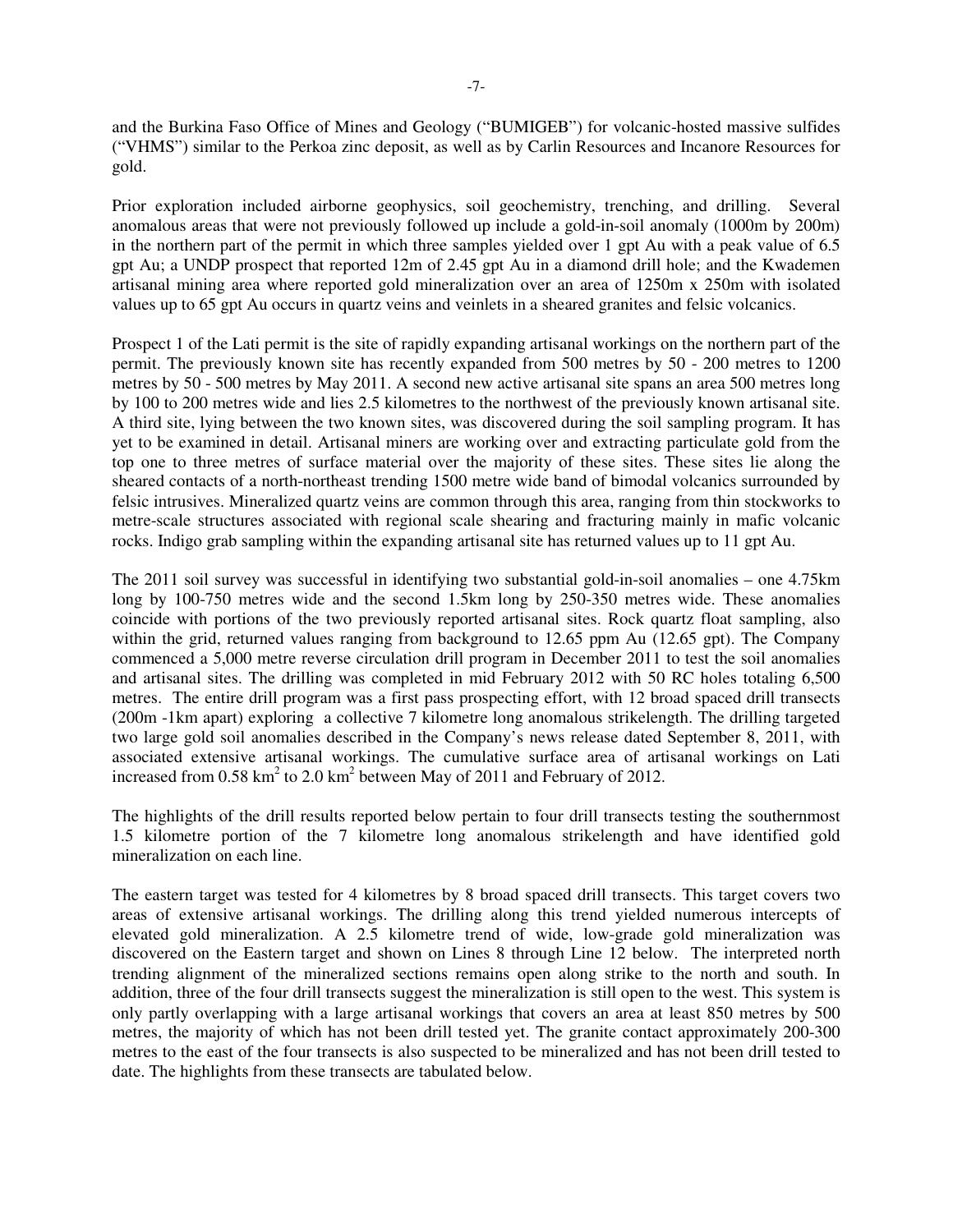| $L$ ine $\mathcal{F}$ |            |        |                |            |
|-----------------------|------------|--------|----------------|------------|
| Hole ID               | From $(m)$ | To (m) | Interval $(m)$ | Au $(g/t)$ |
| LTRC-16               | 118.0      | 119.0  | 1.0            | 1.06       |
| LTRC-17               | 128.0      | 130.0  | 2.0            | 1.23       |
| LTRC-18               | 80.0       | 84.0   | 4.0            | 0.32       |
| Line 6                |            |        |                |            |
| Hole ID               | From $(m)$ | To (m) | Interval $(m)$ | Au $(g/t)$ |
| LTRC-20               | 18.0       | 21.0   | 3.0            | 0.75       |
| LTRC-21               | 9.0        | 14.0   | 5.0            | 0.34       |
| LTRC-21A              | 26.0       | 34.0   | 8.0            | 0.59       |
| LTRC-21A              | 133.0      | 138.0  | 5.0            | 0.20       |
|                       |            |        |                |            |
| Line 7                |            |        |                |            |
| Hole ID               | From $(m)$ | To (m) | Interval (m)   | Au $(g/t)$ |
| LTRC-24               | 96.0       | 108.0  | 12.0           | 0.22       |
| LTRC-23               | 46.0       | 47.0   | 1.0            | 1.75       |
| LTRC-23               | 87.0       | 88.0   | 1.0            | 1.01       |
| LTRC-23               | 116.0      | 120.0  | 4.0            | 0.85       |
| Line 8                |            |        |                |            |
| Hole ID               | From $(m)$ | To (m) | Interval $(m)$ | Au $(g/t)$ |
| LTRC-25               | 15.0       | 65.0   | 50.0           | 0.42       |
| LTRC-26               | 26.0       | 27.0   | 1.0            | 1.05       |
| LTRC-27               | $0.0\,$    | 7.0    | 7.0            | 0.42       |
| LTRC-27               | 23.0       | 28.0   | 5.0            | 0.33       |
| LTRC-27               | 49.0       | 51.0   | $2.0\,$        | 0.47       |
| LTRC-27A              | 15.0       | 22.0   | 7.0            | 1.16       |
| Line 9                |            |        |                |            |
| Hole ID               | From $(m)$ | To (m) | Interval $(m)$ | Au $(g/t)$ |
| LTRC-30A              | 4.0        | 116.0  | 112.0          | 0.51       |
| including             | 46.0       | 116.0  | 70.0           | 0.73       |
| including             | 88.0       | 116    | 28.0           | 1.28       |
| including             | 106        | 112    | 6.0            | 3.16       |
| LTRC-30               | 53.0       | 66.0   | 13.0           | 0.34       |
| Line 10               |            |        |                |            |
| Hole ID               | From $(m)$ | To (m) | Interval $(m)$ | Au $(g/t)$ |
| LTRC-33A              | 10.0       | 84.0   | 74.0           | 0.19       |
| including             | 10.0       | 17.0   | 7.0            | 0.52       |
| including             | 68.0       | 82.0   | 14.0           | 0.33       |
| LTRC-33               | 49.0       | 63.0   | 14.0           | 0.23       |
|                       | 78.0       | 92.0   | 14.0           | 0.25       |
|                       |            |        |                |            |

 $L_{\text{max}}$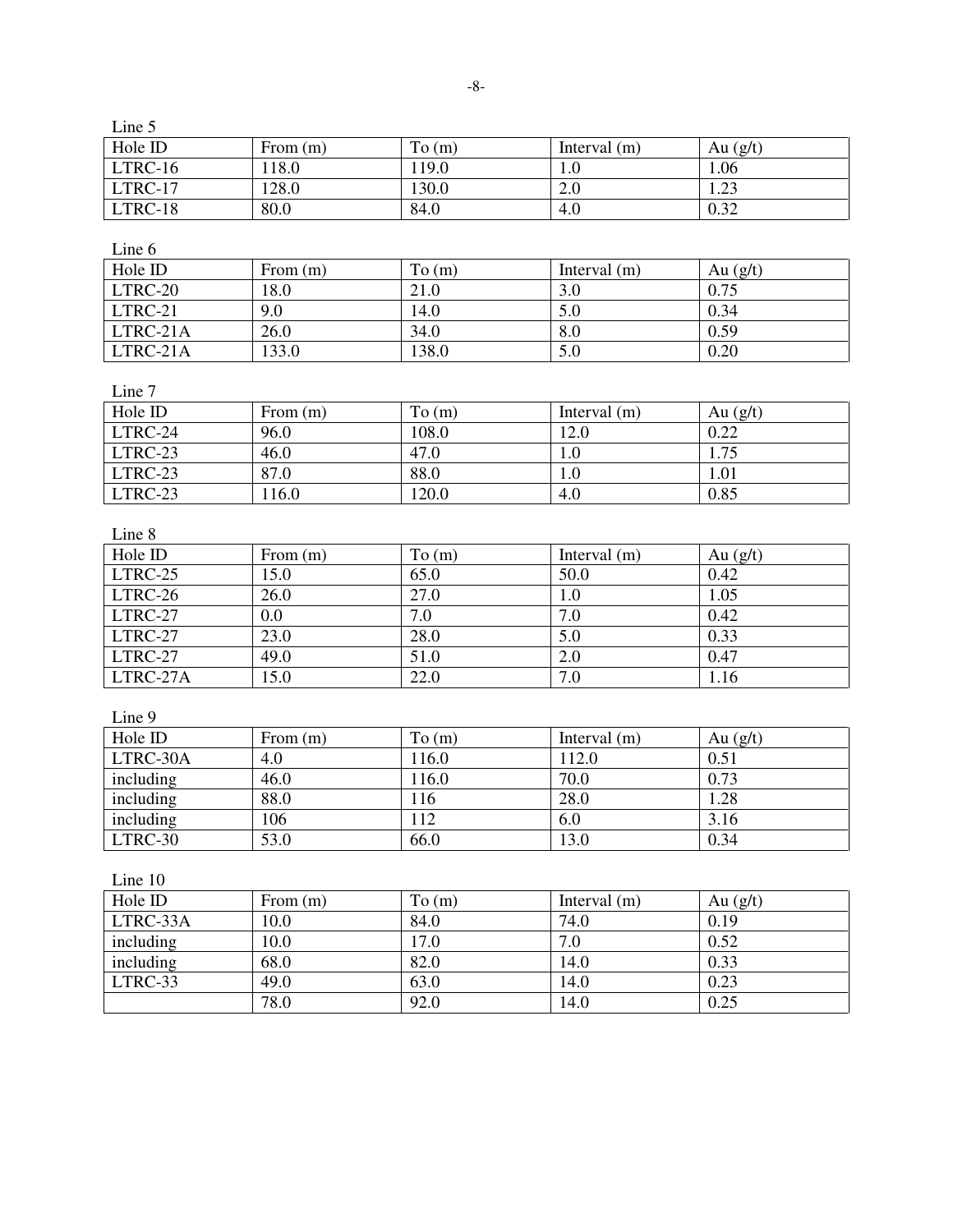| Line 11   |            |       |                |            |
|-----------|------------|-------|----------------|------------|
| Hole ID   | From $(m)$ | To(m) | Interval $(m)$ | Au $(g/t)$ |
| LTRC-36A  | 34.0       | 36.0  | 2.0            | 0.49       |
| LTRC-36   | 9.0        | 120.0 | 111.0          | 0.50       |
| including | 13.0       | 24.0  | 11.0           | 3.17       |
| LTRC-35   | 73.0       | 96.0  | 23.0           | 0.35       |
| including | 73.0       | 85.0  | 12.0           | 0.48       |

Line 12

| Hole ID   | From $(m)$ | To (m) | Interval $(m)$ | Au $(g/t)$ |
|-----------|------------|--------|----------------|------------|
| LTRC-39   | 20.0       | 39.0   | 19.0           | 0.35       |
|           | 85.0       | 106.0  | 21.0           | 0.67       |
| including | 97.0       | 106.0  | 9.0            | 1.39       |
| LTRC-38   | 86.0       | 88.0   | 2.0            | 1.15       |
|           | 111.0      | 119.0  | 8.0            | 0.27       |
| LTRC-37   | 29.0       | 44.0   | 15.0           | 0.42       |
|           | 73.0       | 93.0   | 20.0           | 0.33       |
| LTRC-37A  | 44.0       | 47.0   | 3.0            | 0.54       |

The Northwest target area explored a 1 kilometre trend of extensive artisanal workings by 4 drill transects numbered 1 through 4. The Northwest target is approximately 1 kilometre northwest of the Eastern target. The best intercept here was 4.16 g/t Au across 4m. This area reported a previous drillhole by UNDP of 12m grading 2.5 g/t Au. The drilling in the northwest target encountered multiple intercepts of elevated gold, however, were found to be narrow or too dispersed to generate substantial zones. The highlights are tabulated below.

| Line 1  |            |        |                |            |
|---------|------------|--------|----------------|------------|
| Hole ID | From $(m)$ | To (m) | Interval $(m)$ | Au $(g/t)$ |
| LTRC-01 | 56.0       | 65.0   | 9.0            | 1.03       |
| LTRC-01 | 86.0       | 90.0   | 4.0            | 0.74       |
| LTRC-4  | 91.0       | 93.0   | 2.0            | 0.47       |
| LTRC-4  | 103.0      | 110.0  | 7.0            | 0.25       |
| LTRC-4  | 140.0      | 143.0  | 3.0            | 0.42       |
| LTRC-9  | 129.0      | 131.0  | 2.0            | 3.05       |

| Line 2  |            |        |                |            |
|---------|------------|--------|----------------|------------|
| Hole ID | From $(m)$ | To (m) | Interval $(m)$ | Au $(g/t)$ |
| LTRC-5  | 1.0        | 4.0    | 3.0            | 0.44       |
| LTRC-6  | 129.0      | 140.0  | 11.0           | 0.30       |
| LTRC-7  | 1.0        | 12.0   | 11.0           | 0.39       |

Line 3<br>Hole ID From (m) To (m) Interval (m) Au (g/t)<br>95.0 99.0 4.0 4.16 LTRC-11 95.0 99.0 LTRC-11 120.0 123.0 3.0 1.23 LTRC-12 | 70.0 | 73.0 | 3.0 | 0.73 17RC-12 96.0 98.0 2.0 0.49<br>
LTRC-12 133.0 144.0 10.0 0.23 LTRC-12 | 133.0 | 144.0 | 10.0 | 0.23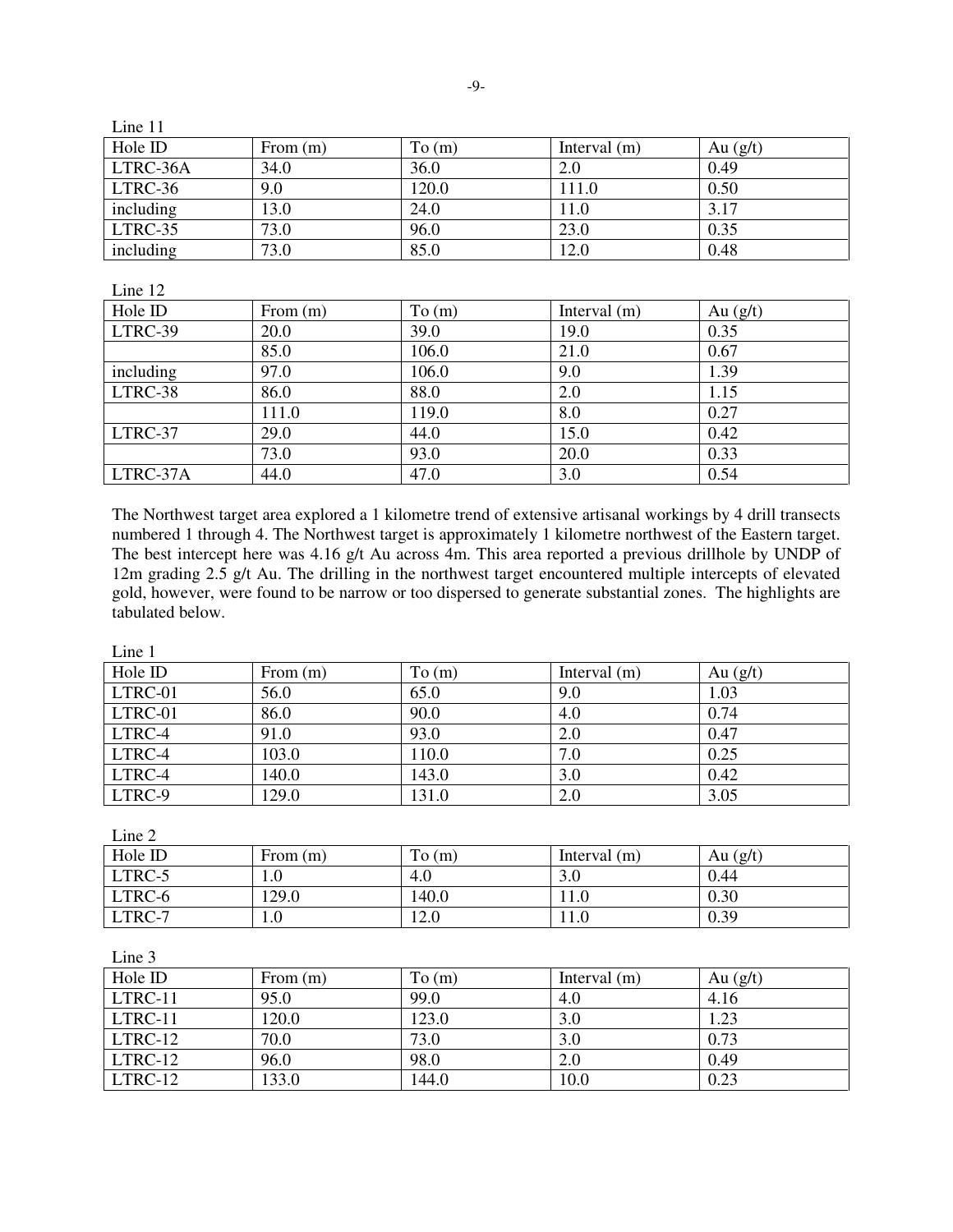| Line 4  |            |       |                |          |
|---------|------------|-------|----------------|----------|
| Hole ID | From $(m)$ | To(m) | Interval $(m)$ | Au (g/t) |
| LTRC-15 | 87.0       | 90.0  | 3.0            | 0.56     |
| LTRC-15 | 98.0       | 101.0 | 3.0            | 0.45     |

## *Tordo Exploration Permit*

The 100% owned, 143 square kilometre Tordo permit lies about 150km east of Ouagadougou. The permit covers a portion of the Fada N'gourma greenstone belt which consists of meta-tuff, meta-sediment and mafic metavolcanic rocks and has never been previously explored until recently by Sanu Burkina. A dilational fault splay is focused near the contact of the greenstone belt and enclosing granites. Quartz float debris fields and a number of artisanal workings are associated with these structures. Quartz veins are most numerous in the central part of the mapped area displaying variable orientations including 070°, 110°, and 130° as exposed by trenching. In the metasedimentary rocks in the centre of the permit, mineralization consists of relatively narrow quartz veining and associated silicification. A regional and locally detailed soil geochemistry program has defined a 1300x 300m soil gold anomaly in saprolite with peak values to 3000 ppb gold (Au). Trenching of the anomaly by Sanu Burkina suggests these stockworks may host significant gold mineralization but more work is required to determine controls and extent. The trenching returned 8 metres of 1.17 gpt Au within a larger section of 101 metres of 0.41 gpt Au; 70 metres of 0.51 gpt Au; 27 metres of 0.32 gpt Au; and 38 metres of 0.24 gpt Au.

The Company has commenced trenching at Tordo in advance of a preliminary drilling program. The trenching program has not yet been completed.

#### *Loto Exploration Permit*

The 100% owned, 93 square kilometre Loto exploration permit is located in the Boromo greenstone belt, contiguous to the Moule Exploration Permit, and forms part of the Moule project. The Loto permit lies near the town of Diebougou, approximately 270 km by road from Ouagadougou of which 250 km is paved. The area is intensely farmed and it has taken time to establish a working relationship with the local community.

Attention was first drawn to this area by outcrops of strongly anomalous (1-2 gpt Au) quartz vein swarms in intermediate to mafic volcanics. Sanu Burkina has covered the areas of quartz veining by a 200 x 100m soil geochemistry, rock chip and lag sampling and geological mapping. Eight of the ninety soil samples analyzed returned values greater than 50 ppb Au with a high value of 226 ppb Au. Five of the 167 grab rock chip and lag quartz samples collected assayed greater than 1 gpt Au, including values of 22.15 gpt Au, 4.49 gpt Au, 8.08 gpt Au, 11.15 gpt Au and 14.55 gpt Au.

The reinterpreted airborne geophysics from the radiometric airborne survey completed over the Moule/Loto project has identified a major new radiometric anomaly that is 9 kilometres long by 500 to 1500 metre wide and is suggestive of strong hydrothermal alteration. The southern part of this anomaly lies on the Loto permit. Indigo crews have completed grid soil sampling over the full length of the radiometric anomaly to prepare this trend for future drilling.

The soil grid has produced two kilometre-scale gold anomalies generating new drill targets. One anomaly on Moule is 2.2 kilometres long by up to 350 metres wide and corresponds to an interpreted magnetic intrusion. This anomaly trends towards the V-3 target on Moule where the Company intercepted 7 metres of 29.67 g/t Au in 2011 drilling, approximately 5.5 kilometres to the north of the soil anomaly. The second soil anomaly on Loto measures 1.5 kilometres long by up to 350 metres wide and corresponds to an area where limited prospecting of quartz float has returned four grab samples that ranged between 4.5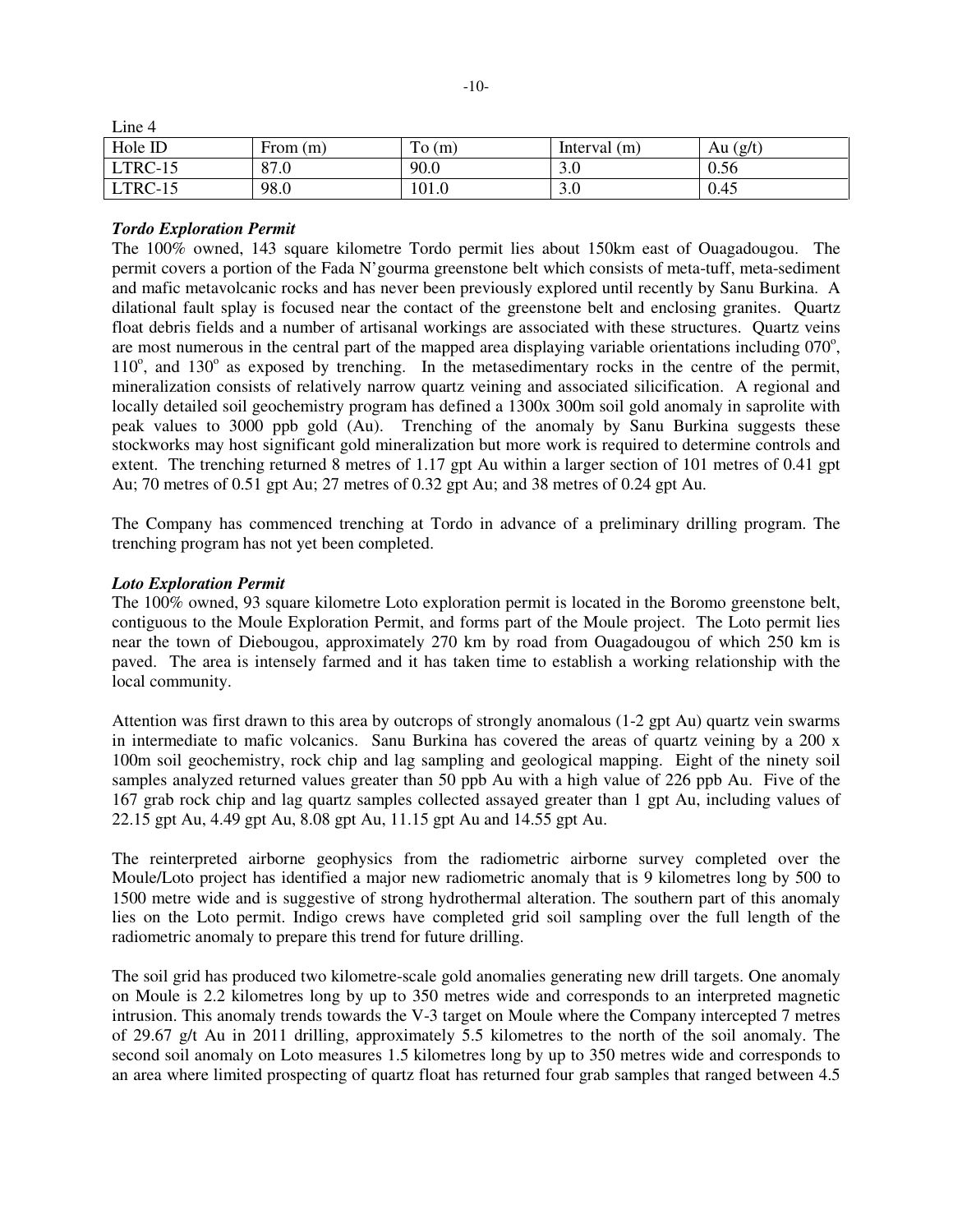g/t Au and 21.9 g/t Au.

#### *Bada*

The Company signed an option agreement for 100% interest in the Bada Permit. The 244 square kilometre Bada Permit lies 8 kilometres southwest of Roxgold's Solna Project in the Sebba Greenstone Belt, northeast Burkina Faso. The terms of the deal are for cash payments totaling US\$92,000.

# **RESULTS OF OPERATIONS**

#### *Nine Months Ended June 30, 2012*

The Company recorded a net loss of \$741,701 (\$0.02 per share) for the nine months ended June 30, 2012 as compared to a net loss of \$646,324 (\$0.03 per share) for the nine months ended June 30, 2011.

Changes in general and administrative expenses of note include:

- consulting fees of \$71,835 (2011 \$84,245). Consulting fees, primarily for financial/business development services, were reduced in the period due to decreased corporate activities. Included in consulting fees are the final fees paid to the former CEO;
- foreign exchange loss (gain) of  $$19,603$  (2011  $$(33,459)$ ). Based on activities conducted in Burkina Faso in West African CFA Francs and US dollars;
- investor relations expenses of  $$122,414$  (2011  $$186,499$ ). Expenditures are incurred for communications with current and potential shareholders. The decrease is the result of the discontinuation of services of a Canadian based IR firm;
- office and miscellaneous expenses of \$130,450 (2011 \$112,721). Office expenses have increased primarily due to office expenses related to operation of Sanu Burkina including wages, rent, courier and postage, insurance, licenses, meals and entertainment, and office supplies;
- share-based payments of \$171,961 (2011 \$16,613). Share-based payments are related to stock options granted during the period and the vesting of previously granted options. No stock options were granted during the corresponding period in fiscal 2011. During the current period 1,205,000 stock options were granted and subsequently 400,000 of these options were cancelled, 140,000 were forfeited and the remaining 665,000 options were re-priced (see General Overview);
- travel and accommodation expenses of  $$30,066$  (2011  $$80,276$ ). Travel to Burkina Faso was reduced during the period.

### *Three months ended June 30, 2012*

The Company recorded a net loss of \$144,138 (\$0.00 per share) for the three months ended June 30, 2012 as compared to a net loss of \$177,018 (\$0.01 per share) for the three months ended June 30, 2011. Changes in general and administrative expenses for the three months ended June 30, 2012 were for the same reasons as described in the nine months ended June 30, 2012, except for consulting fees which increased during the quarter due to the final fees paid to the former CEO.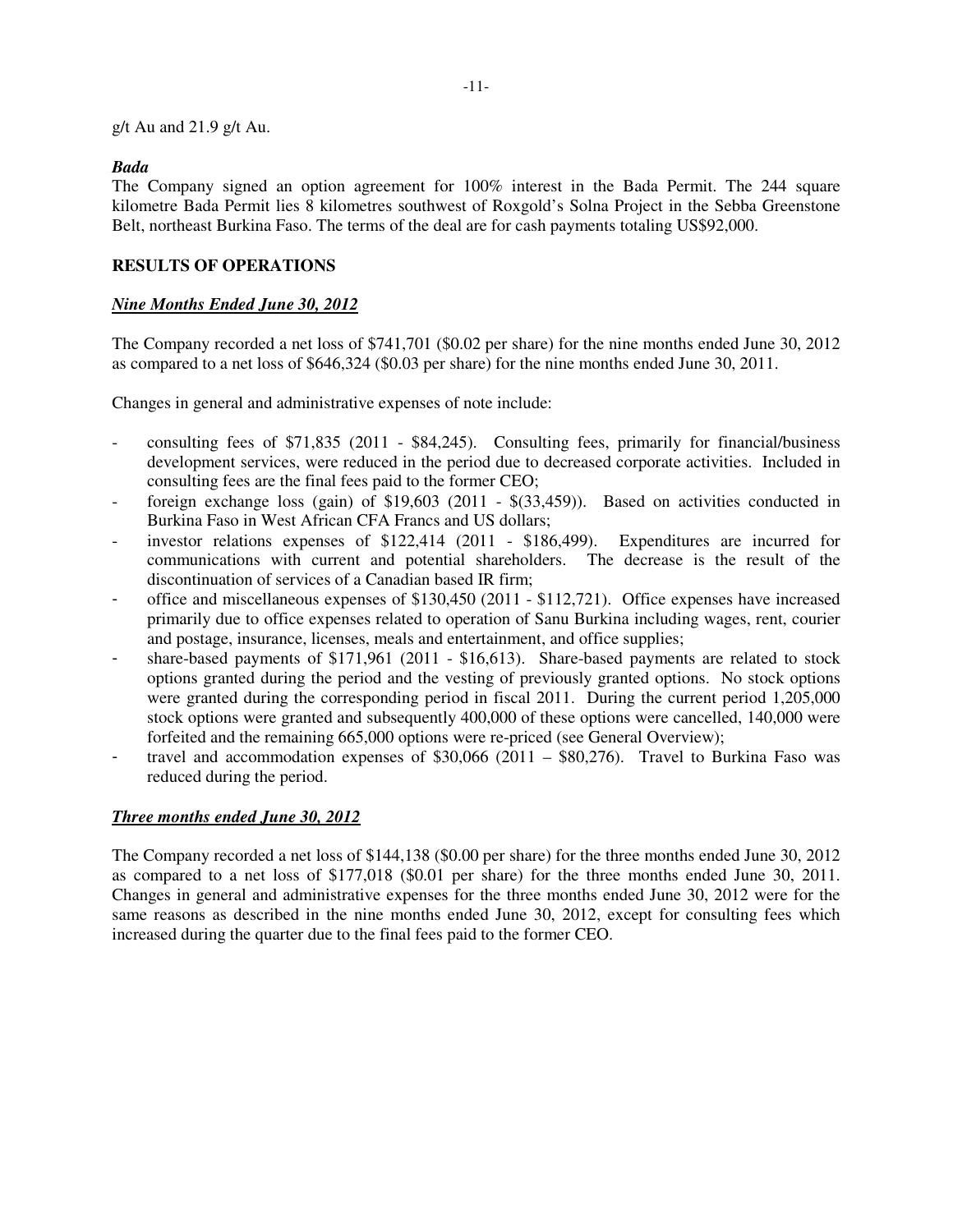## **QUARTERLY INFORMATION**

The following is selected financial data from the Company's unaudited quarterly financial statements for the last eight quarters ending with the most recently completed quarter, being the three months ended June 30, 2012.

|                               | For the quarter ended |               |               |                                  |  |  |
|-------------------------------|-----------------------|---------------|---------------|----------------------------------|--|--|
|                               | Jun. 30, 2012         | Mar. 31, 2012 | Dec. 31, 2011 | Sep. 30, 2011                    |  |  |
| <b>Total Revenues</b>         |                       |               |               |                                  |  |  |
| Net Loss                      | (144, 138)            | (202, 407)    | (395, 156)    | (292, 424)                       |  |  |
| Net Loss Per Share (basic and |                       |               |               |                                  |  |  |
| diluted) $(1)$                | (0.00)                | (0.01)        | (0.01)        | (0.01)                           |  |  |
| <b>Total Assets</b>           | 3,687,864             | 3,876,033     | 4,169,231     | 4,350,843                        |  |  |
|                               | For the quarter ended |               |               |                                  |  |  |
|                               | Jun. 30, 2011         | Mar. 31, 2011 | Dec. 31, 2010 | Sep. 30, $20\overline{10^{(2)}}$ |  |  |
| <b>Total Revenues</b>         |                       |               |               |                                  |  |  |
| Net Income (Loss)             | (177, 018)            | (292, 172)    | (177, 134)    | 11,144                           |  |  |
| Net Income (Loss) Per Share   |                       |               |               |                                  |  |  |
| (basic and diluted) $^{(1)}$  | (0.01)                | (0.01)        | (0.01)        | 0.00                             |  |  |
| <b>Total Assets</b><br>(1)    | 3,721,103             | 3,649,621     | 1,490,762     | 1,428,341                        |  |  |

 $\frac{(1)}{(2)}$  The basic and diluted calculations result in the same values.<br> $\frac{(2)}{(2)}$  Information for Sentember 30, 2010 is presented in accord

Information for September 30, 2010 is presented in accordance with CDN GAAP. All other quarters are presented in IFRS. Total assets for the quarter ended September 30, 2010 is in accordance with IFRS.

During the quarter ended September 2011, total assets increased due to the completion of a private placement financing, partially offset by a write-off of mineral properties related to a reduction in the area of the Kodyel permit in Burkina Faso of \$54,000. During the quarter ended March 31, 2011, total assets increased due to the completion of a private placement financing, which was partially offset by increased general and administrations costs.

During the quarters ended December 31, 2011, September 30, 2011, March 31, 2011, December 31, 2010, and September 30, 2010 the Company recorded share-based payments of \$171,961, (\$744), \$10,641, \$5,972, and \$134,424, respectively.

There was net income of \$11,144 during the quarter ended September 30, 2010. The net income was due to recording future income tax recovery of \$165,000 based on the effect of the acquisition of Sanu Burkina.

# **FINANCING ACTIVITIES AND CAPITAL EXPENDITURES**

### *Financing Activities*

There were no financing activities during the nine months ended June 30, 2012.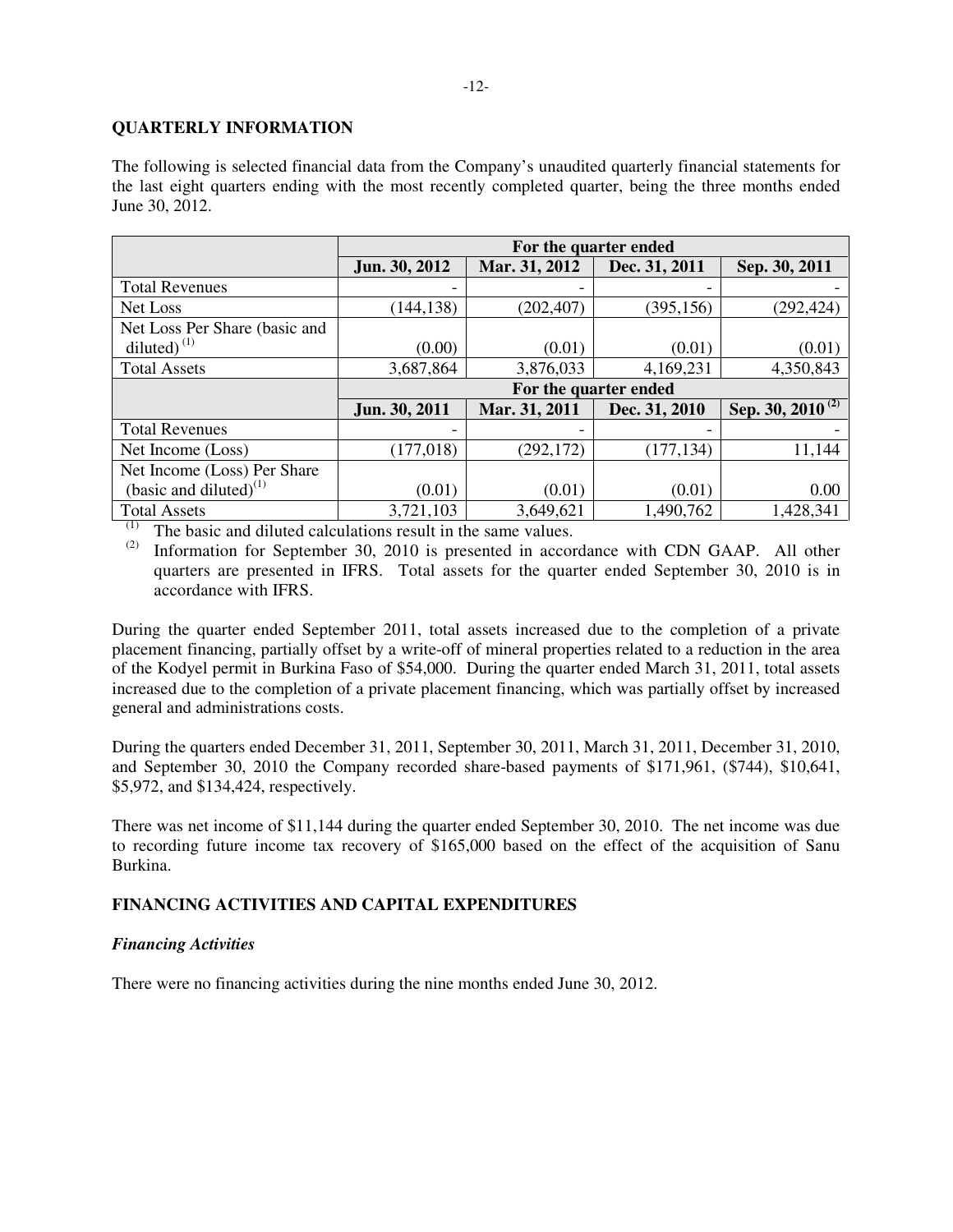During the nine months ended June 30, 2011, the Company completed the following financing activities:

- (i) On January 24, 2011, the Company closed a private placement of 7,663,666 units at \$0.30 per unit for gross proceeds of \$2,299,100. Each unit was comprised of one common share and one-half of one share purchase warrant, with each whole warrant entitling the holder thereof to purchase an additional common share of the Company at \$0.50 per share, exercisable up to July 24, 2012.
- (ii) 175,000 share purchase options were exercised for gross proceeds of \$31,250 and 2,324,098 share purchase warrants were exercised for gross proceeds of \$660,264.

## *Capital Expenditures*

The capital expenditures of the Company during the nine months ended June 30, 2012 included deferred mineral property expenditures of \$1,044,911 (2011 - \$833,167), deferred acquisition expenditures of \$54,907 (2011 - \$58,249) and \$42,591 (2011 - \$24,916) on equipment on the Company's Burkina Faso projects.

# **LIQUIDITY AND CAPITAL RESOURCES**

The Company's operations consumed \$557,143 of cash (before working capital items) for the nine months ended June 30, 2012 (2011 - \$611,649) with an additional \$1,044,911 (2011 - \$833,167) used on mineral property deferred exploration expenditures, \$54,907 (2011 - \$58,249) used on deferred acquisition expenditures and \$42,591 (2011 - \$24,916) used for the purchase of equipment. The cash requirement was fulfilled from cash on hand at the beginning of the period.

The Company's aggregate operating, investing and financing activities during the period ended June 30, 2012 resulted in a net decrease in its cash balance from \$2,190,639 at September 30, 2011 to \$434,728 at June 30, 2012. The Company's working capital decreased to \$457,328 at June 30, 2012. The Company has no long term debt.

The Company has an option agreement to acquire a 100% interest in the Moule Gold Permit, Burkina Faso, by making cash payments of US\$5,000 on April 30, 2012 (paid); US\$35,000 on or before May 31, 2012 (paid); US\$35,000 on or before August 31, 2012; US\$30,000 on or before November 30, 2012; and US\$200,000 on or before May 5, 2013. The Company also has an option agreement to acquire a 100% interest in the Bada Gold Permit, in northeast Burkina Faso, by making cash payments totalling \$US92,000 over a three year period as follows: US\$2,000 on April 16, 2012 (paid); US\$12,500 on June 22, 2012 (paid); US\$12,500 on or before December 15, 2012; US\$30,000 on or before April 16, 2013; and US\$35,000 on or before April 16, 2015. The Company has minimum exploration commitments in Burkina Faso in order to keep its properties in good standing. Aside from the Moule and Bada option agreements and the minimum exploration commitments in Burkina Faso, the Company does not have any commitment for material capital expenditures over the near term or long term and none are presently contemplated in excess of normal operating requirements.

The Company has not as yet put into commercial production any of its mineral properties and as such has no operating revenues or cash flows. Accordingly, the Company is dependent on the equity markets as its sole source of operating working capital, and the Company's capital resources are largely determined by the strength of the junior resource capital markets and by the status of the Company's projects in relation to these markets, and its ability to compete for investor support of its projects. There can be no assurance that financing, whether debt or equity, will always be available to the Company in the amount required at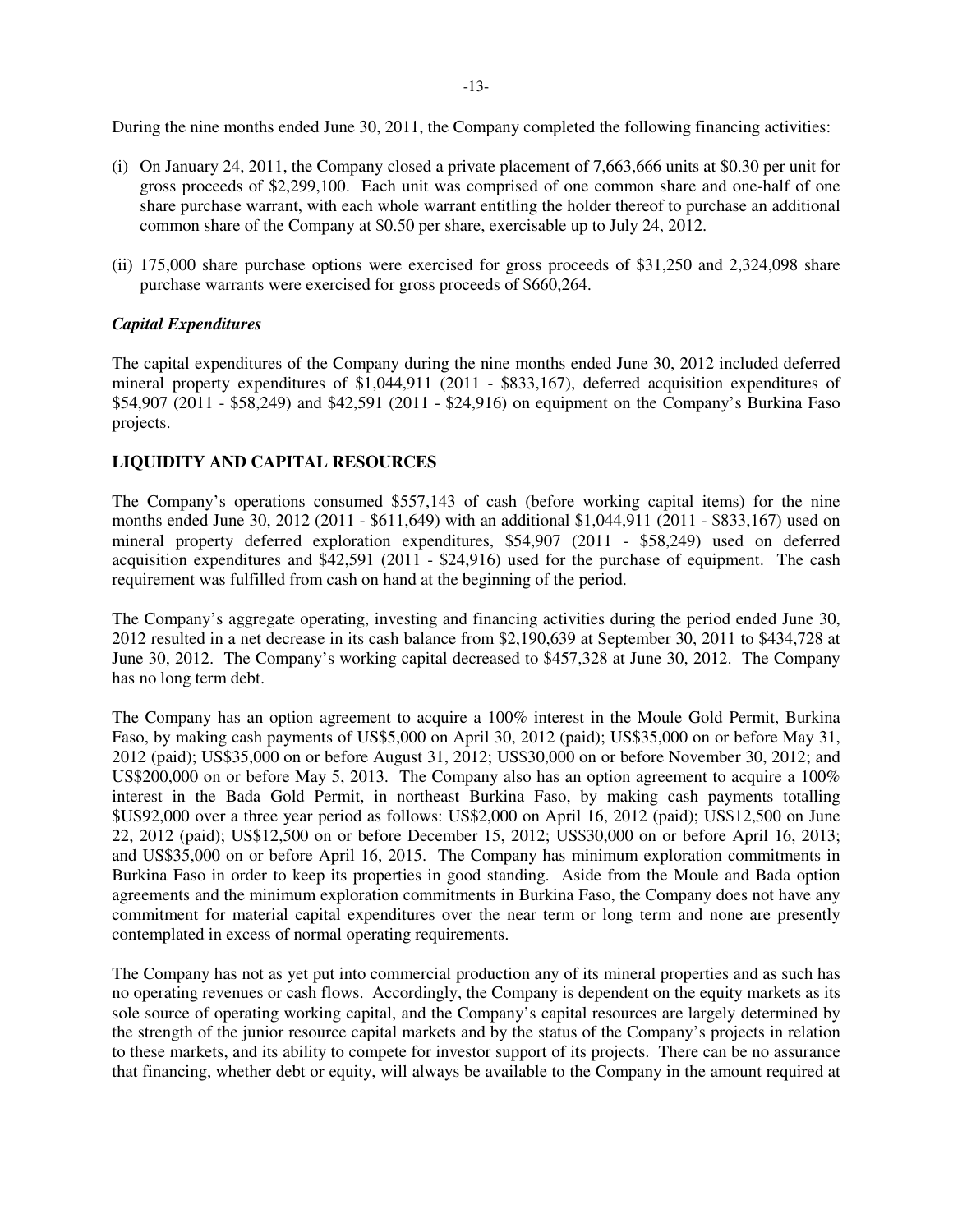any particular time or for any particular period or, if available, that it can be obtained on terms satisfactory to it.

### **TRANSACTIONS WITH RELATED PARTIES**

During the three and nine months ended June 30, 2012 and 2011, the Company incurred the following expenditures charged by directors and officers of the Company and by companies controlled by directors and officers of the Company:

|                                            | Three months ended<br><b>June 30,</b> |           | Nine months ended<br><b>June 30,</b> |            |
|--------------------------------------------|---------------------------------------|-----------|--------------------------------------|------------|
|                                            | 2012<br>\$                            | 2011<br>Φ | 2012<br>\$                           | 2011<br>\$ |
| Accounting fees                            | 7,579                                 | 5,679     | 30,442                               | 24,568     |
| Consulting fees                            | 30,000                                |           | 50,000                               |            |
| Management and administration fees         | 30,975                                | 31,710    | 102,767                              | 94,000     |
| Mineral property expenditures - consulting | 3,900                                 |           | 23,325                               |            |
|                                            | 72,454                                | 37,389    | 206,534                              | 118,568    |

As at June 30, 2012, accounts payable and accrued liabilities includes an amount of \$3,095 (September 30, 2011 - \$16,612) due to companies controlled by directors and officers of the Company.

Key management includes the Chief Executive Officer and the directors of the Company. The compensation paid or payable to key management for services during the three and nine months ended June 30, 2012 and 2011 is as follows:

|                                            | Three months ended<br><b>June 30,</b> |        | <b>Nine months ended</b><br><b>June 30,</b> |         |
|--------------------------------------------|---------------------------------------|--------|---------------------------------------------|---------|
|                                            | 2012                                  | 2011   | 2012                                        | 2011    |
|                                            | \$                                    |        |                                             |         |
| Accounting fees                            | 7,579                                 | 2,779  | 28,697                                      | 16,412  |
| Management and administration fees         | 30,975                                | 31,710 | 102,767                                     | 94,000  |
| Mineral property expenditures - consulting | 3,900                                 |        | 23,325                                      |         |
| Share-based payments                       |                                       |        | 132,003                                     |         |
|                                            | 42,454                                | 34,489 | 286,792                                     | 110,412 |

## **International Financial Reporting Standards ("IFRS")**

For years beginning after January 1, 2011 Canadian publicly listed entities were required to prepare their financial statements in accordance with IFRS. Due to the requirement to present comparative financial information, the effective transition date for the Company was October 1, 2010. The nine months ended June 30, 2012 is the Company's third reporting period under IFRS.

The Company's IFRS conversion team identified four phases to the Company's conversion: scoping and planning, detailed assessment, implementation and post-implementation. The Company has now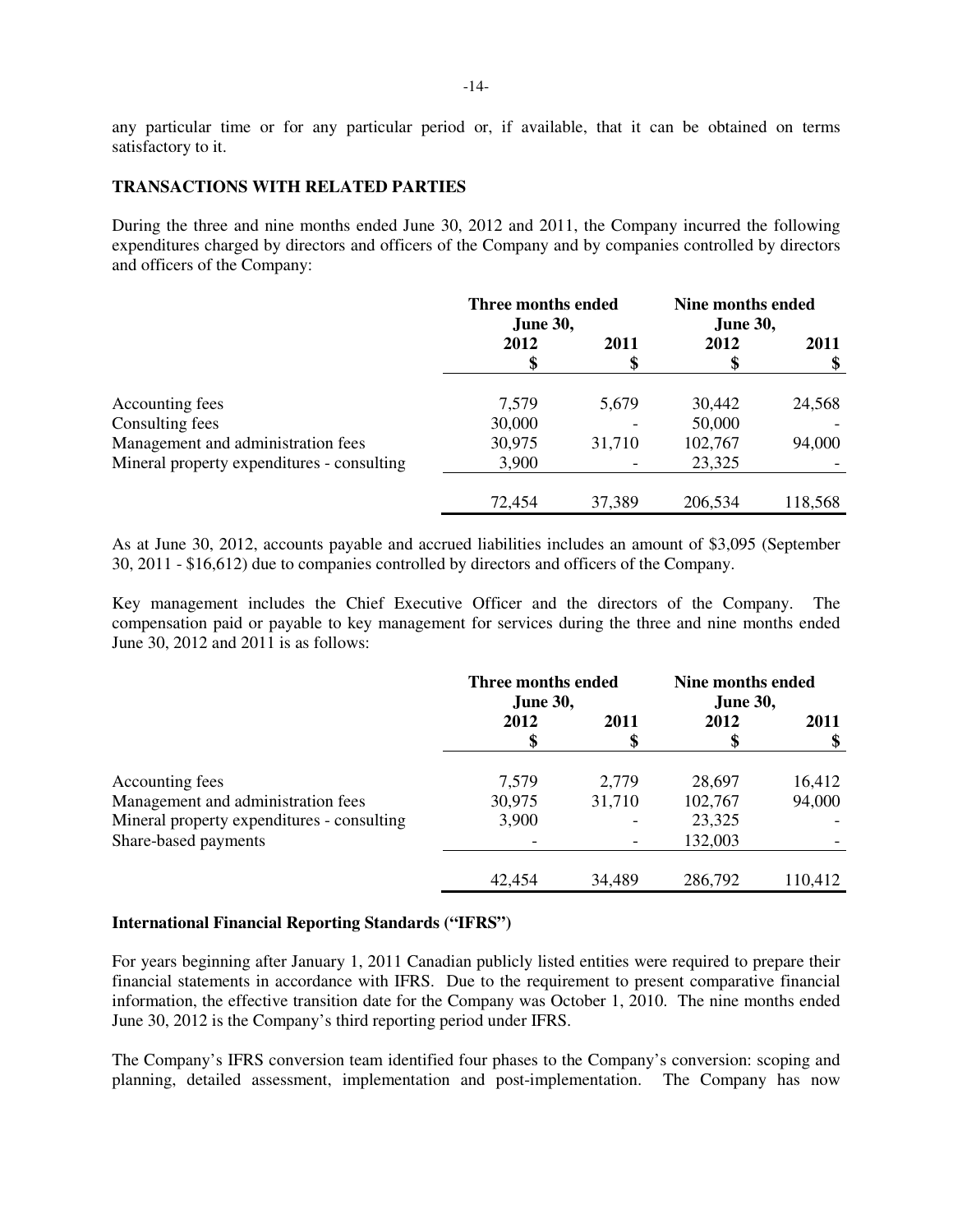completed its IFRS conversion project through the implementation phase. The post-implementation phase will continue in future periods, as outlined below.

The accompanying condensed interim consolidated financial statements provide details of the Company's key CDN GAAP to IFRS differences, accounting policy decisions and IFRS 1, First-Time Adoption of IFRS, exemptions for significant or potentially significant areas that have had an impact on the Company's financial statements on transition to IFRS or may have an impact in future periods.

The conversion to IFRS has had a low impact on the financial record keeping and financial disclosures of the Company due to limited adjustments required. Internal controls were unaffected by the IFRS conversion. Accounting systems have been assessed and re-configured to ensure accurate reporting under IFRS, both internally and externally.

#### *Transitional Financial Impact*

The table below outlines adjustments to the Company's assets, liabilities and equity on adoption of IFRS on October 1, 2010, June 30, 2011 and September 30, 2011 for comparative purposes:

|                                                                                                                                                                                                                                        | September 30,<br>$2011($ \$) | June 30, 2011<br>$(\$)$ | October 1, 2010<br>$\left( \text{\$}\right)$ |
|----------------------------------------------------------------------------------------------------------------------------------------------------------------------------------------------------------------------------------------|------------------------------|-------------------------|----------------------------------------------|
| Total assets under CDN GAAP<br>Adjustments                                                                                                                                                                                             | 4,497,843                    | 3,886,103               | 1,593,341                                    |
| Decrease in mineral properties as a result of<br>eliminating the deferred tax liability on<br>acquisition of Sanu Burkina Faso S.A.R.L.<br>Increase in mineral properties as a result of<br>reducing the write-down as a result of the | (165,000)                    | (165,000)               | (165,000)                                    |
| adjustment above                                                                                                                                                                                                                       | 18,000                       |                         |                                              |
| Total assets under IFRS                                                                                                                                                                                                                | 4,350,843                    | 3,721,103               | 1,428,341                                    |
| Total liabilities under CDN GAAP and IFRS                                                                                                                                                                                              | 100,691                      | 59,158                  | 48,203                                       |
| Total equity under CDN GAAP<br>Adjustments:                                                                                                                                                                                            | 4,397,152                    | 3,826,945               | 1,545,138                                    |
| Increase in deficit due to decrease in recovery<br>of deferred tax liability<br>Decrease in deficit due to decrease in write-                                                                                                          | (165,000)                    | (165,000)               | (165,000)                                    |
| down of mineral properties                                                                                                                                                                                                             | 18,000                       |                         |                                              |
| Total equity under IFRS                                                                                                                                                                                                                | 4,250,152                    | 3,661,945               | 1,380,138                                    |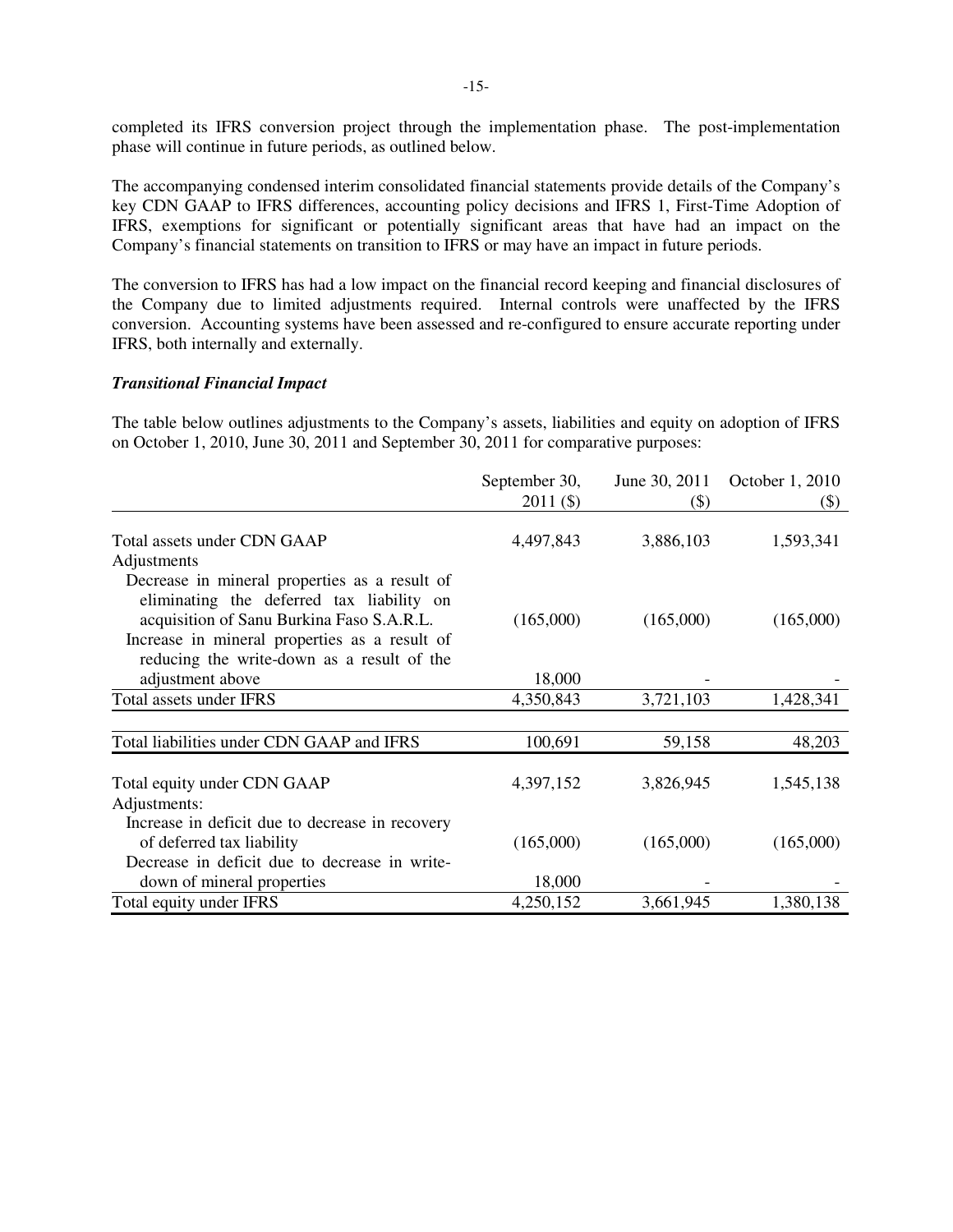|                                                         | September 30,<br>$2011($ \$) | June 30,<br>$2011($ \$) |
|---------------------------------------------------------|------------------------------|-------------------------|
| Total comprehensive loss under CDN GAAP<br>Adjustments: | (956.748)                    | (646, 324)              |
| Decrease in write-down of mineral properties            | 18,000                       |                         |
| Total net comprehensive loss under IFRS                 | (938, 748)                   | (646, 324)              |

The following is a summary of the adjustments to comprehensive loss for the year ended September 30, 2011 and the nine months ended June 30, 2011 under IFRS (all of which are outlined in the notes to the accompanying interim consolidated financial statements):

All of the above adjustments are non-cash accounting adjustments.

#### *Post-implementation*

The post-implementation phase will involve continuous monitoring of changes in IFRS in future periods. We note that the standard setting bodies that determine IFRS have significant ongoing projects that could impact the IFRS accounting policies that the Company has selected. In particular, there may be additional new or revised IFRSs or International Financial Reporting Issues Committee ("IFRIC"s) in relation to consolidation, financial instruments, and leases. We also note that the International Accounting Standards Board is currently working on an extractive industries project, which could significantly impact the Company's financial statements primarily in the areas of capitalization of exploration costs and disclosures. The Company has processes in place to ensure that potential changes are monitored and evaluated. The impact of any new IFRSs and IFRIC interpretations will be evaluated as they are drafted and published.

### **FINANCIAL INSTRUMENTS**

### Fair Value and Classification of Financial Instruments

The Company's financial instruments consist of cash and cash equivalents, other receivables, and accounts payable and accrued liabilities. The Company designated its cash and cash equivalents and other receivables as loans and receivables, which are measured at amortized cost. Accounts payable and accrued liabilities are designated as other financial liabilities, which are measured at amortized cost.

Discussions of risks associated with financial assets and liabilities are detailed below:

### Foreign Exchange Risk

A portion of the Company's financial assets and liabilities is denominated in West African CFA francs ("CFA") giving rise to risks from changes in the foreign exchange rate. The Company is exposed to currency exchange rate risk to the extent of its activities in the Burkina Faso. The Company's currency risk is presently limited to approximately \$20,516 of net exposure denominated in CFAs. Based on this exposure as at June 30, 2012, a 5% change in the exchange rate would give rise to a change in net loss of \$1,026. The Company does not use derivative financial instruments to reduce its foreign exchange exposure.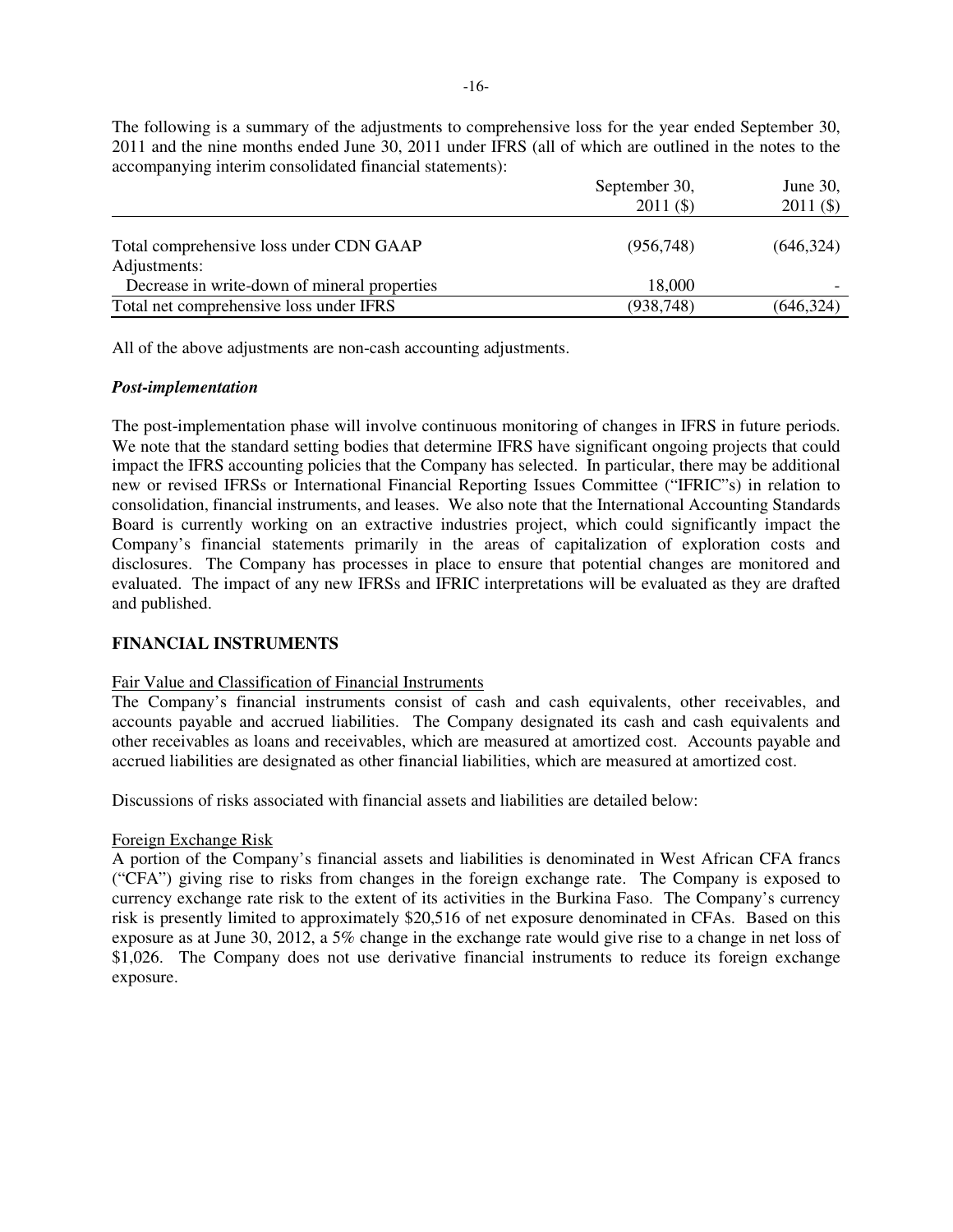The currencies of the Company's financial instruments were as follows:

|                                          | <b>June 30, 2012</b> |         |  |
|------------------------------------------|----------------------|---------|--|
|                                          | Canadian dollar      | CFA     |  |
| Cash and cash equivalents                | 412,712              | 22,016  |  |
| Other receivables                        | 10.100               | 1.123   |  |
| Accounts payable and accrued liabilities | (4,829)              | (2,623) |  |
|                                          |                      |         |  |
| Net exposure                             | 417,983              | 20,516  |  |

|                                          | <b>September 30, 2011</b> |           |  |
|------------------------------------------|---------------------------|-----------|--|
|                                          | Canadian dollar           | CFA       |  |
| Cash and cash equivalents                | 2,070,523                 | 120,116   |  |
| Other receivables                        | 9,300                     | 1,216     |  |
| Accounts payable and accrued liabilities | (81,500)                  | (19, 191) |  |
| Net exposure                             | 1,998,323                 | 102,141   |  |

Future changes in exchange rates could have a material effect on the Company's business, financial condition and results of operations.

## Credit Risk

Credit risk arises from cash held with banks and financial institutions. The maximum exposure to credit risk is equal to the carrying value of the financial assets. The majority of the Company's cash is held through a major Canadian charted bank and accordingly, the Company's exposure to credit risk is considered to be limited.

### Interest Rate Risk

Interest rate risk is the risk that the fair value of future cash flows of a financial instrument will fluctuate because of changes in market interest rates. Although interest income on the Company's cash and cash equivalents is subject to a variable interest rate, the risk exposure is not significant due to the small amount of interest income these balances.

### Liquidity Risk

The Company manages liquidity risk by maintaining sufficient cash to enable settlement of transactions as they come due. Management monitors the Company's contractual obligations and other expenses to ensure adequate liquidity is maintained. Accounts payable and accrued liabilities are all current.

# **OUTSTANDING SHARE DATA**

- a) Authorized: Unlimited common shares without par value.
- b) Issued and outstanding: 32,760,982 common shares as at August 29, 2012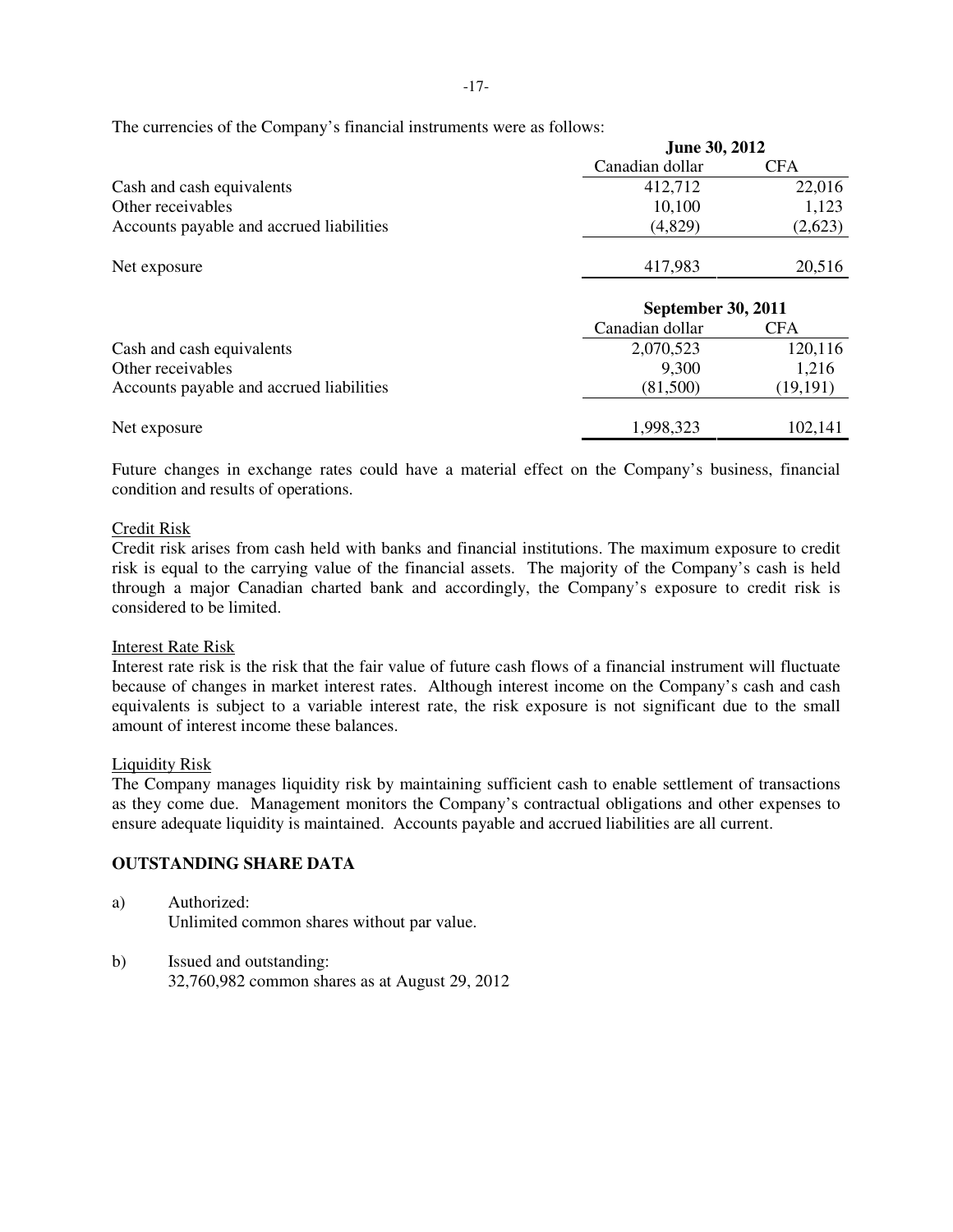| Type of Security        | Number    | <b>Exercise Price</b> | <b>Expiry Date</b> |
|-------------------------|-----------|-----------------------|--------------------|
| Share purchase warrants | 1,637,500 | \$0.50                | March 3, 2013      |
| Share purchase warrants | 229,250   | \$0.30                | March 3, 2013      |
| Stock options           | 475,000   | \$0.15                | September 10, 2014 |
| Stock options           | 825,000   | \$0.20                | August 9, 2015     |
| Stock options           | 665,000   | \$0.30                | November 3, 2016   |

c) Outstanding warrants and options as at August 29, 2012:

## **DISCLOSURE CONTROLS AND PROCEDURES**

Disclosure controls and procedures are intended to provide reasonable assurance that information required to be disclosed is recorded, processed, summarized, and reported within the time periods specified by securities regulations and that the information required to be disclosed is accumulated and communicated to management. Internal controls over financial reporting are intended to provide reasonable assurance regarding the reliability of financial reporting and the preparation of financial statements for external purposes in accordance with Canadian generally accepted accounting principles.

In connection with National Instrument 52-109 (Certificate of Disclosure in Issuer's Annual and Interim Filings) ("NI 52-109"), the Chief Executive Officer and Chief Financial Officer of the Company have filed a Venture Issuer Basic Certificate with respect to the financial information contained in the unaudited interim condensed consolidated financial statements for the nine months ended June 30, 2012 and this accompanying MD&A.

In contrast to the full certificate under NI 52-109, the Venture Issuer Basic Certificate does not include representations relating to the establishment and maintenance of disclosure controls and procedures and internal control over financial reporting, as defined in NI 52-109. For further information the reader should refer to the Venture Issuer Basic Certificates filed by the Company on SEDAR at www.sedar.com.

# **RISKS AND UNCERTAINTIES**

Certain risks are faced by the Company, which could affect its financial position. In general they relate to the availability of equity capital to finance the acquisition, exploration and development of existing and future exploration and development projects. The availability of equity capital to junior resource companies is affected by commodity prices, global economic conditions and economic conditions and government policies in the countries of operation, among other things. These conditions are beyond the control of the management of the Company and have a direct effect on the Company's ability to raise capital.

The Company's working capital and liquidity fluctuate in proportion to its ongoing equity financing activities. The Company requires a certain amount of liquid capital in order to sustain its operations and in order to meet various obligations as specified under the its mineral property option agreement. Should the Company fail to obtain future equity financing due to reasons as described above, it will not be able to meet these obligations and may lose its interest in the property covered by the agreement. Further, should the Company be unable to obtain sufficient equity financing for working capital, it may be unable to meet its ongoing operational commitments.